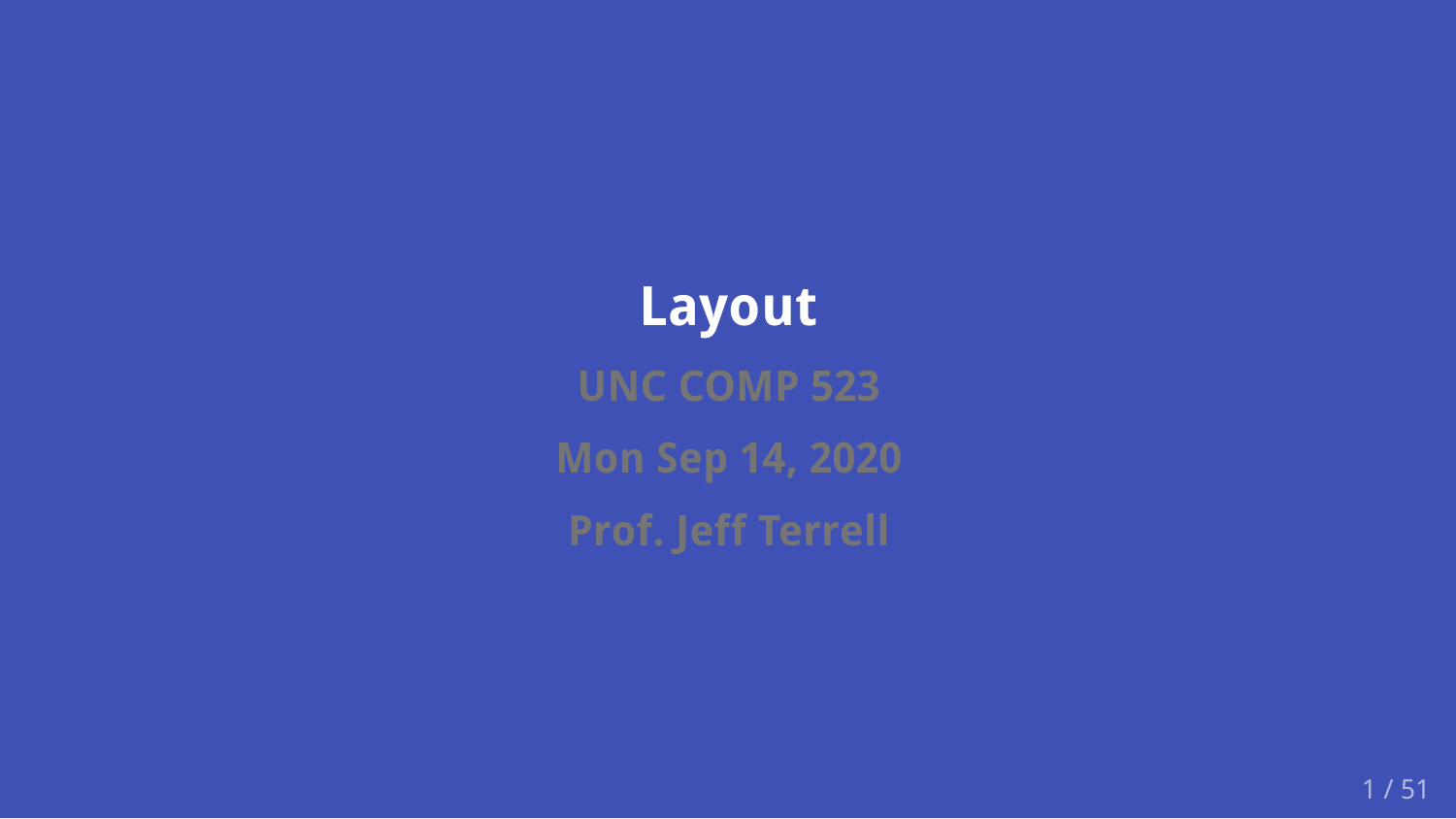### **Announcements**

- music: Gymnopedie no.1 by Erik Satie, because it's beautiful IMO
- Q2 grades uploaded to gradebook on Sakai
- currently behind on mentor reports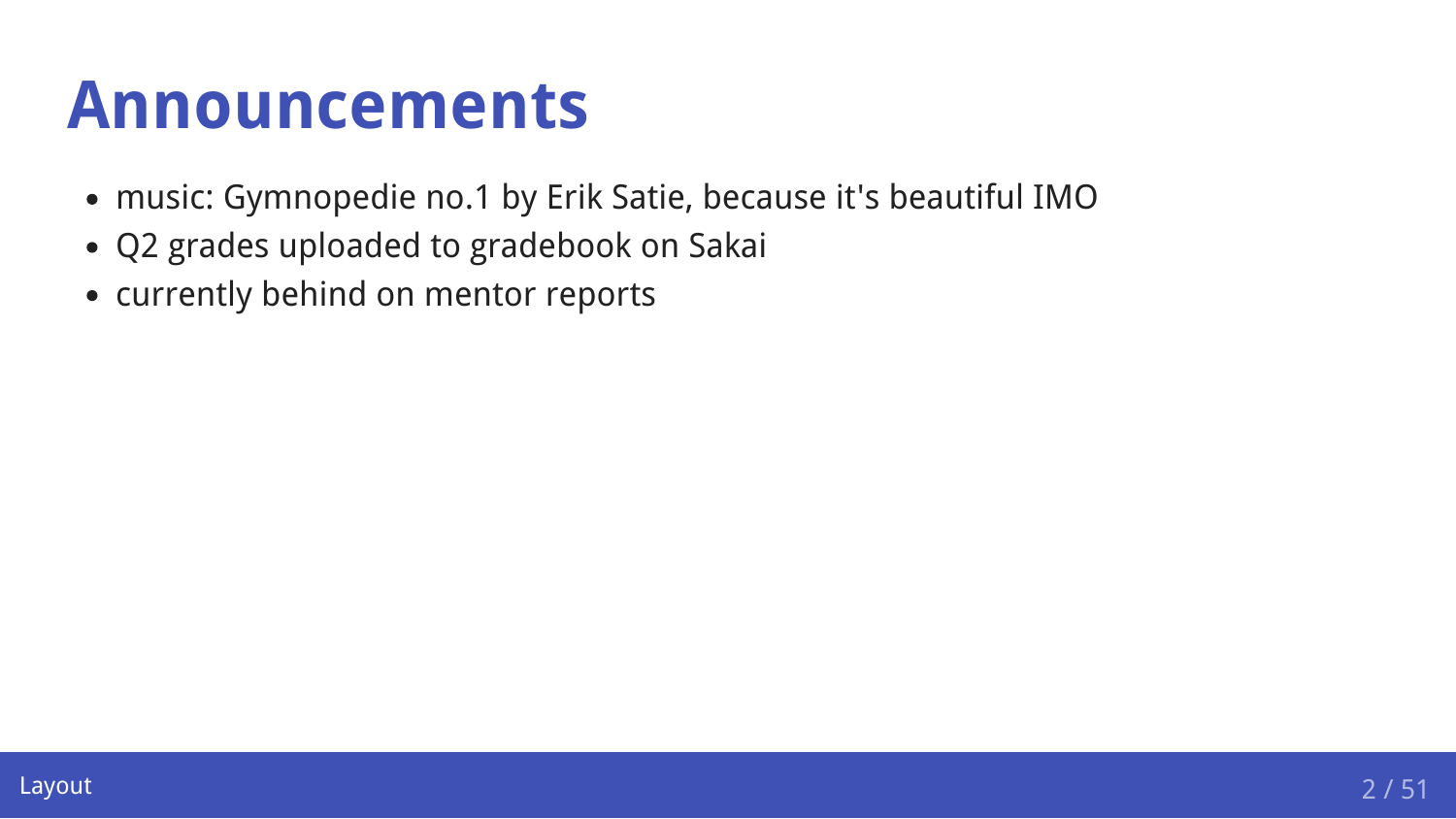### **Outline**

- announcements
- assignment checkin
- tradeoffs of dependencies
- web and mobile app choices
- layout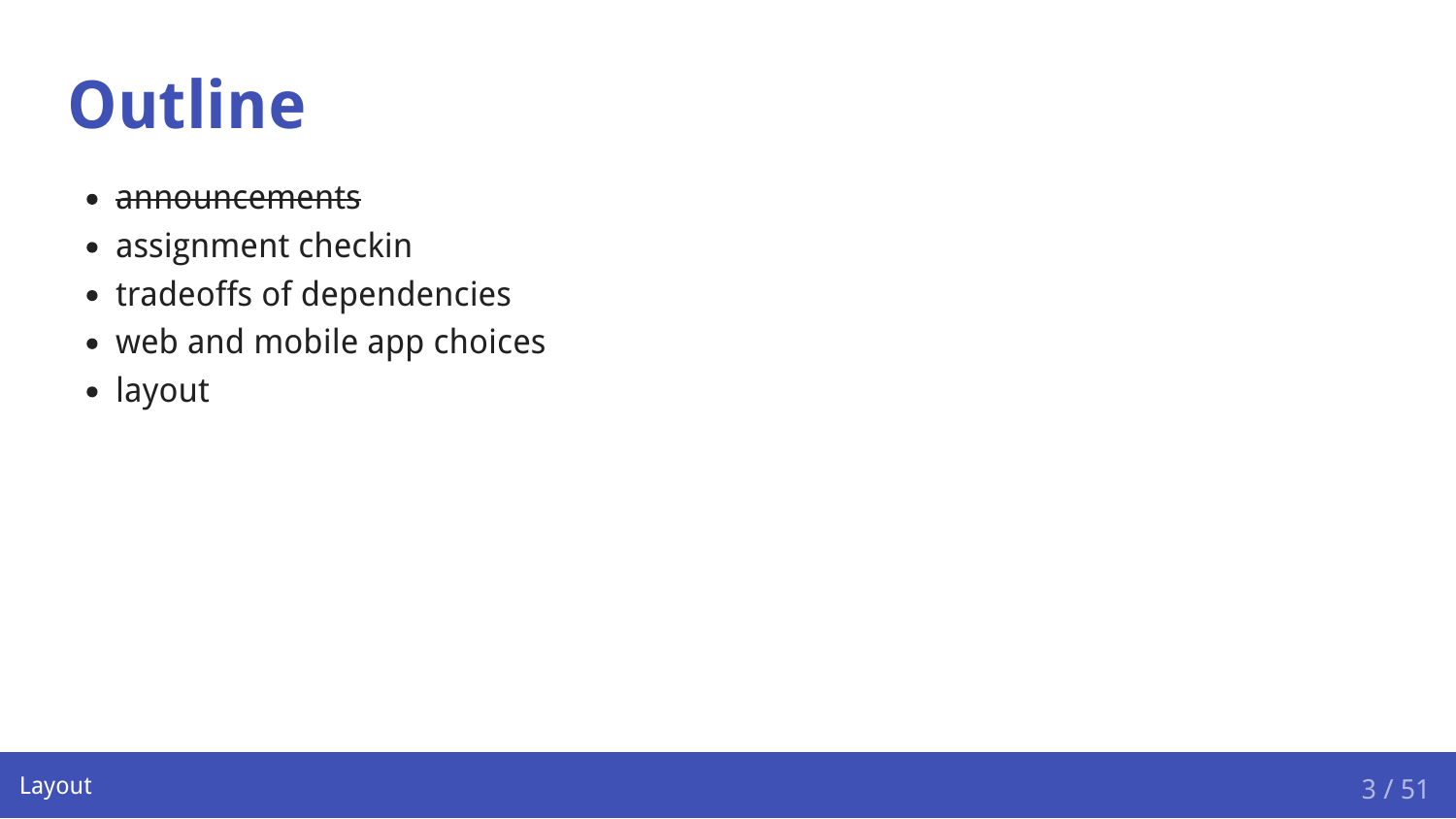### **Outline**

- announcements
- **assignment checkin**
- tradeoffs of dependencies
- web and mobile app choices
- layout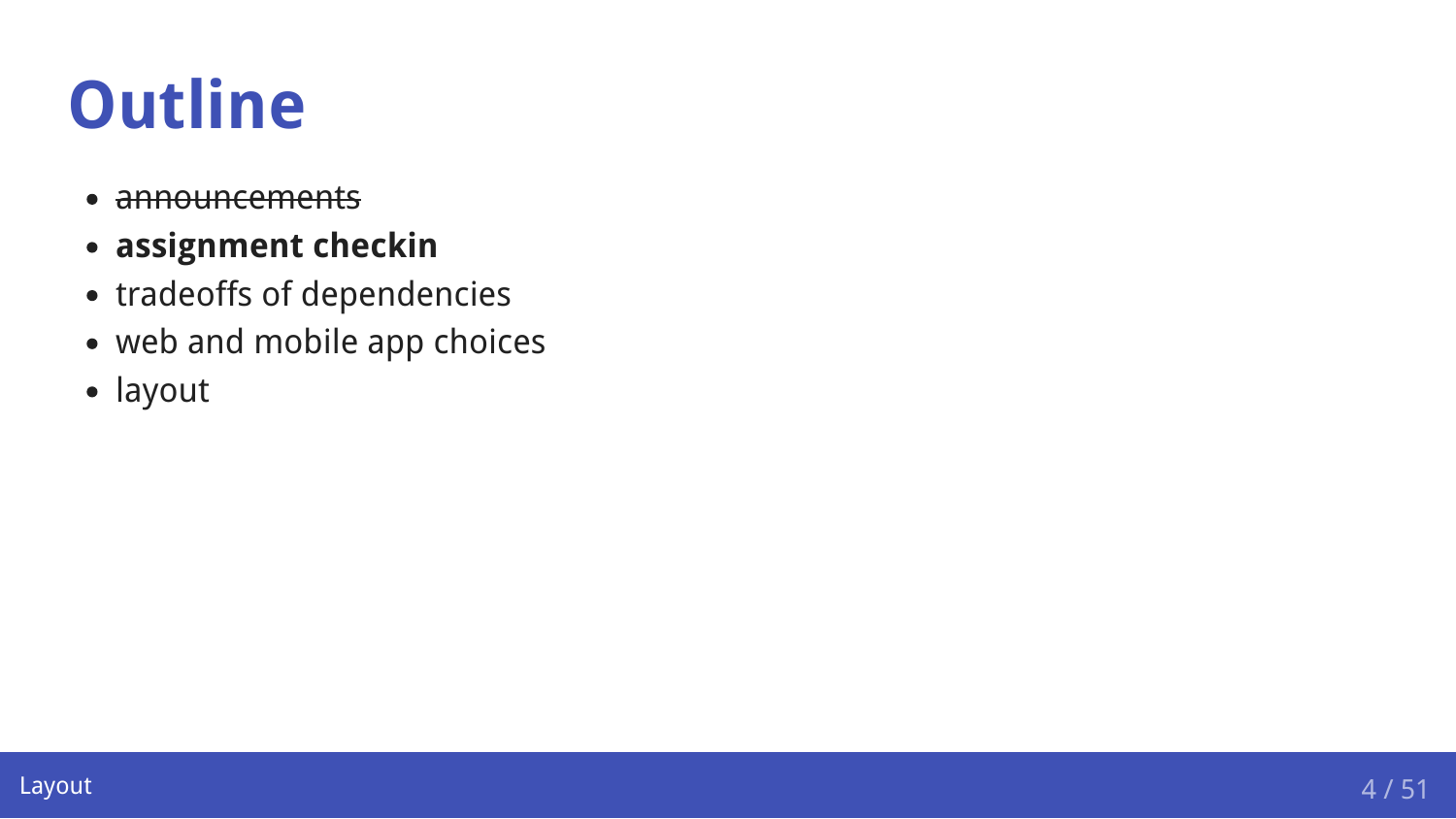### **Assignment Checkin**

- Note: <u>[A3: User Stories](https://comp523.cs.unc.edu/user-stories/) <del>Ö</del> we</u> is your high-level task list for the project
- Your Trello board should have (at least) assignments and user stories in it
- <u>[A4: Clickable Prototype](https://comp523.cs.unc.edu/clickable-prototype/) <del>ம</del>ீச் <del>மீ</del>ச் due this week</u>
- <u>[A5: APPLES reflection 1](https://comp523.cs.unc.edu/apples-reflection-1/)  $\frac{a}{2}$ </u> due next week
- [A6: Application Architecture](https://comp523.cs.unc.edu/application-architecture/) <del>மீமீமீ</del> and [A7: Architecture Diagram](https://comp523.cs.unc.edu/architecture-diagram/)  $\stackrel{..}{\bullet}$  due week after next
- Will finish equipping for A6 and A7 today
- Equipping for A8 starts today and will last for several lectures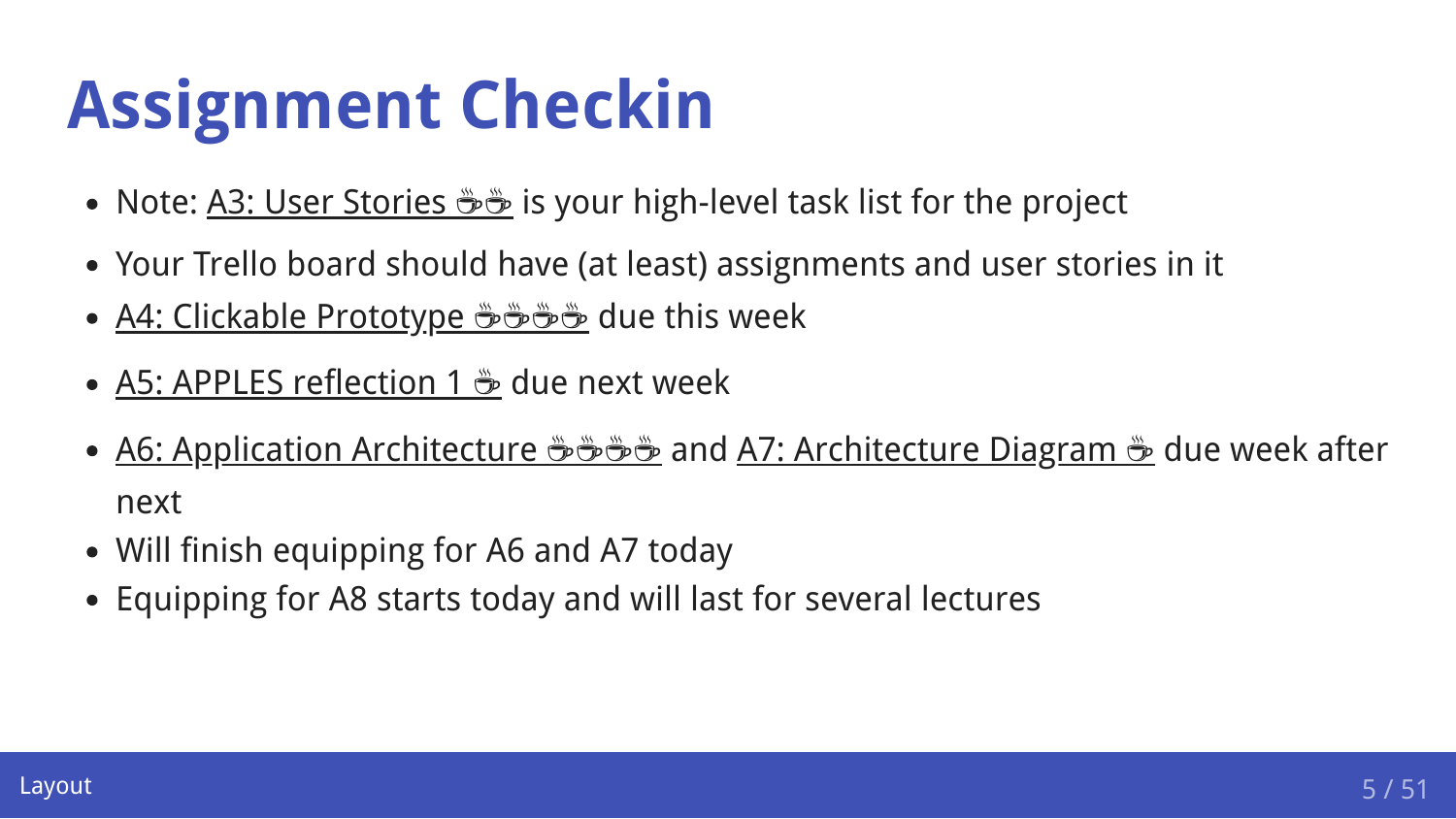### **Outline**

- announcements
- assignment checkin  $\blacksquare$
- **tradeoffs of dependencies**
- web and mobile app choices
- layout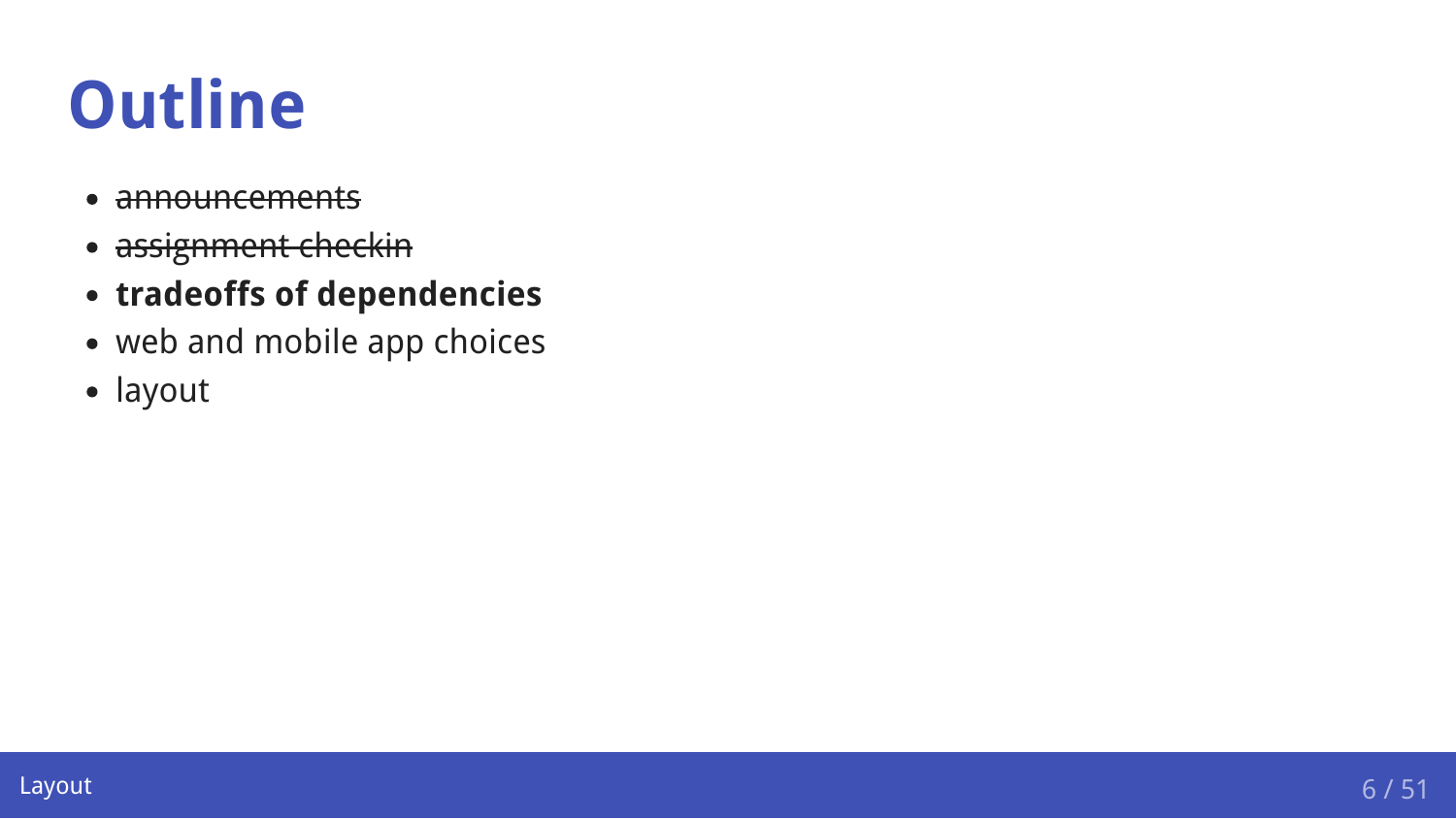### **general tradeoffs of dependencies**

Speaking generally:

- you depend on something because of some benefit
- but you cede control, so
	- you might not get it exactly your way
	- $\circ$  it might not be 100% reliable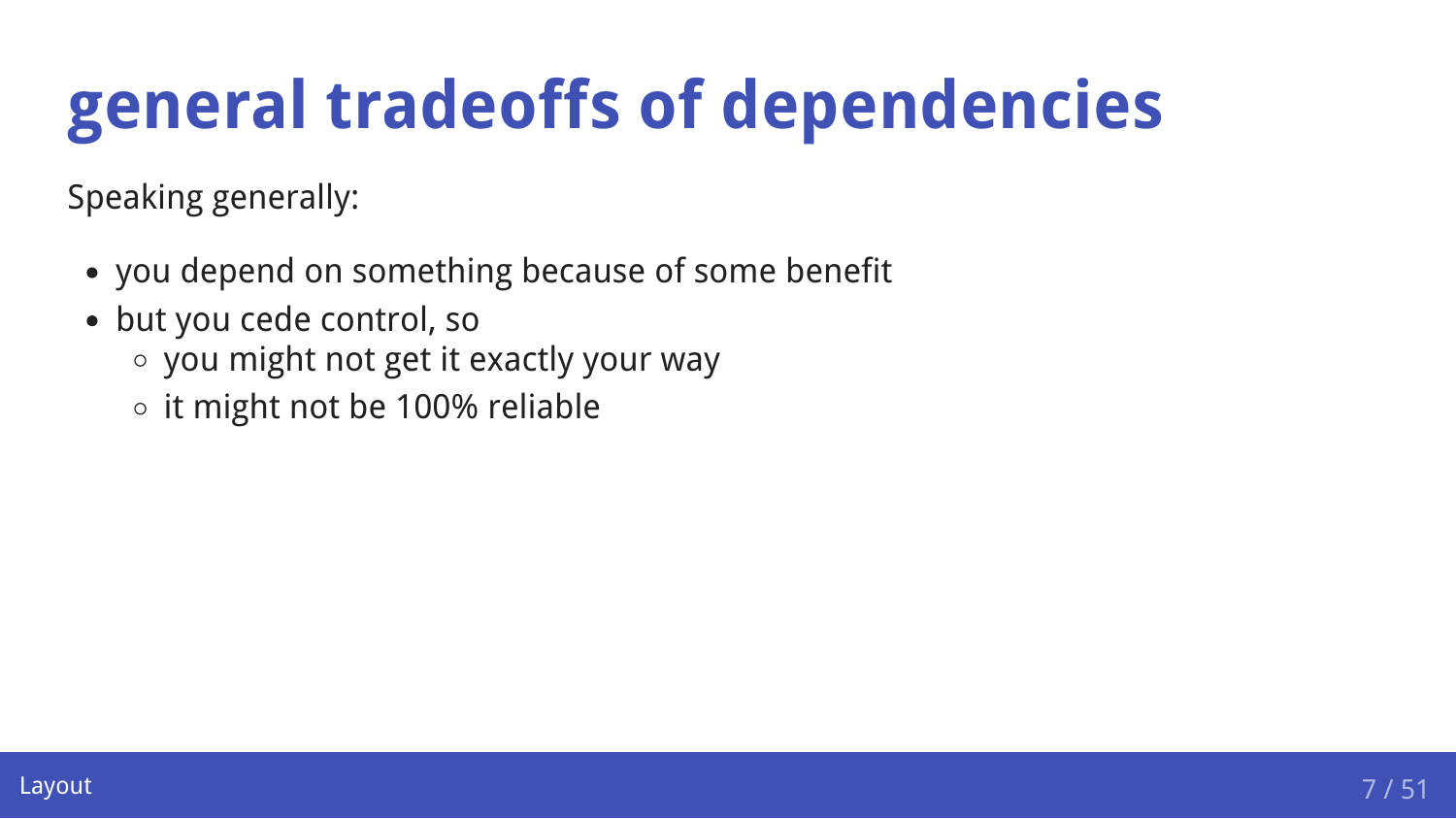### **general examples of dependencies**

- you delegate work to an employee
	- benefit: you have to do less
	- $\circ$  cost: it might not get done, or not on time or not to your satisfaction
- you have a company and partner with another company for sales and marketing help
- you deploy your app in the cloud instead of running servers yourself
- you use a library instead of writing the code yourself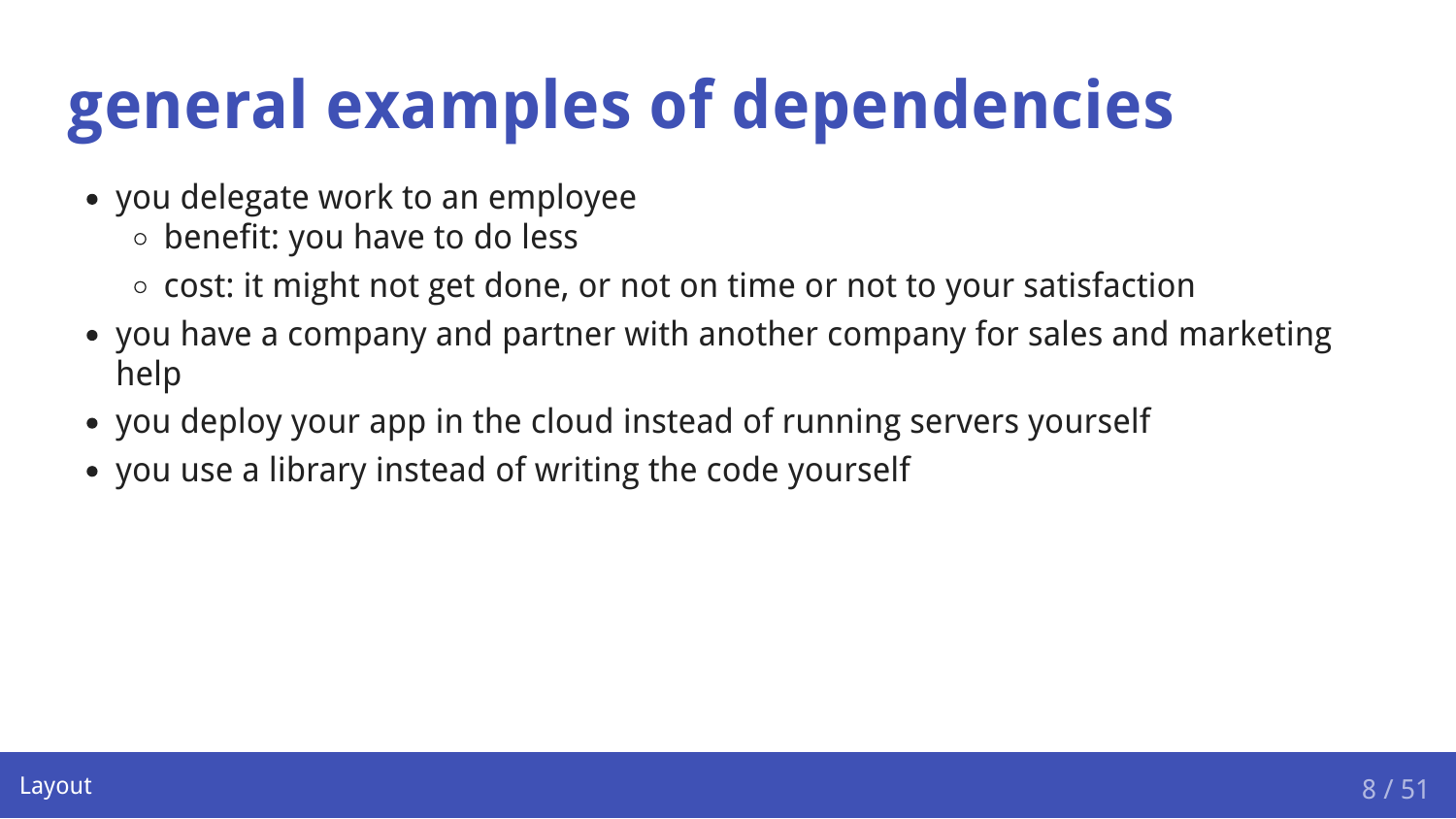### **trust**

- Key idea: when you depend on something else, you're trusting it
- Not just that it will work or won't break, but also for security
- You brought code that somebody else wrote into your application
- This is always fine, until it isn't
- How can you predict what somebody out there might do to violate your trust?
- This can inform your technology choices and justifications for A6 (application architecture)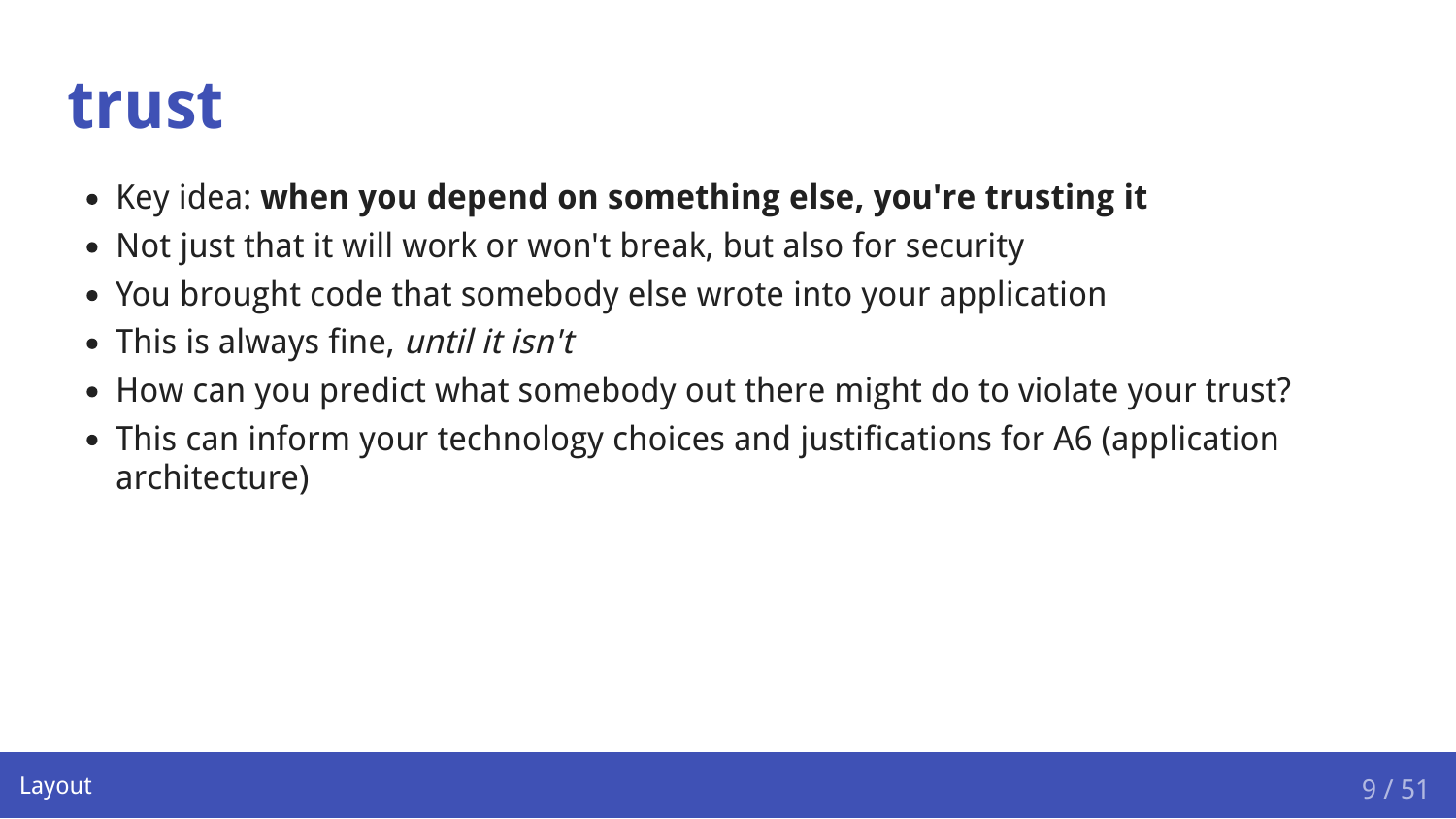### **case study: left-pad**

- Azer Koçulu published an open-source library as the kik package on npm
- Kik (company) wanted to use the kik package, and they approached Azer about it
- Azer didn't want to give up the  $kik$  package name
- Kik approaches NPM through their conflict resolution policy about a solution
- NPM transfers ownership of kik to Kik (company)
- Azer retaliates by unpublishing all of his packages from NPM
- One of those packages, left-pad, was a popular dependency, underlying many other packages in the ecosystem
- npm install started failing across the board for every package that has a dependency on left-pad@0.0.3 (even very indirect ones)
- Result: widespread failures across the NPM ecosystem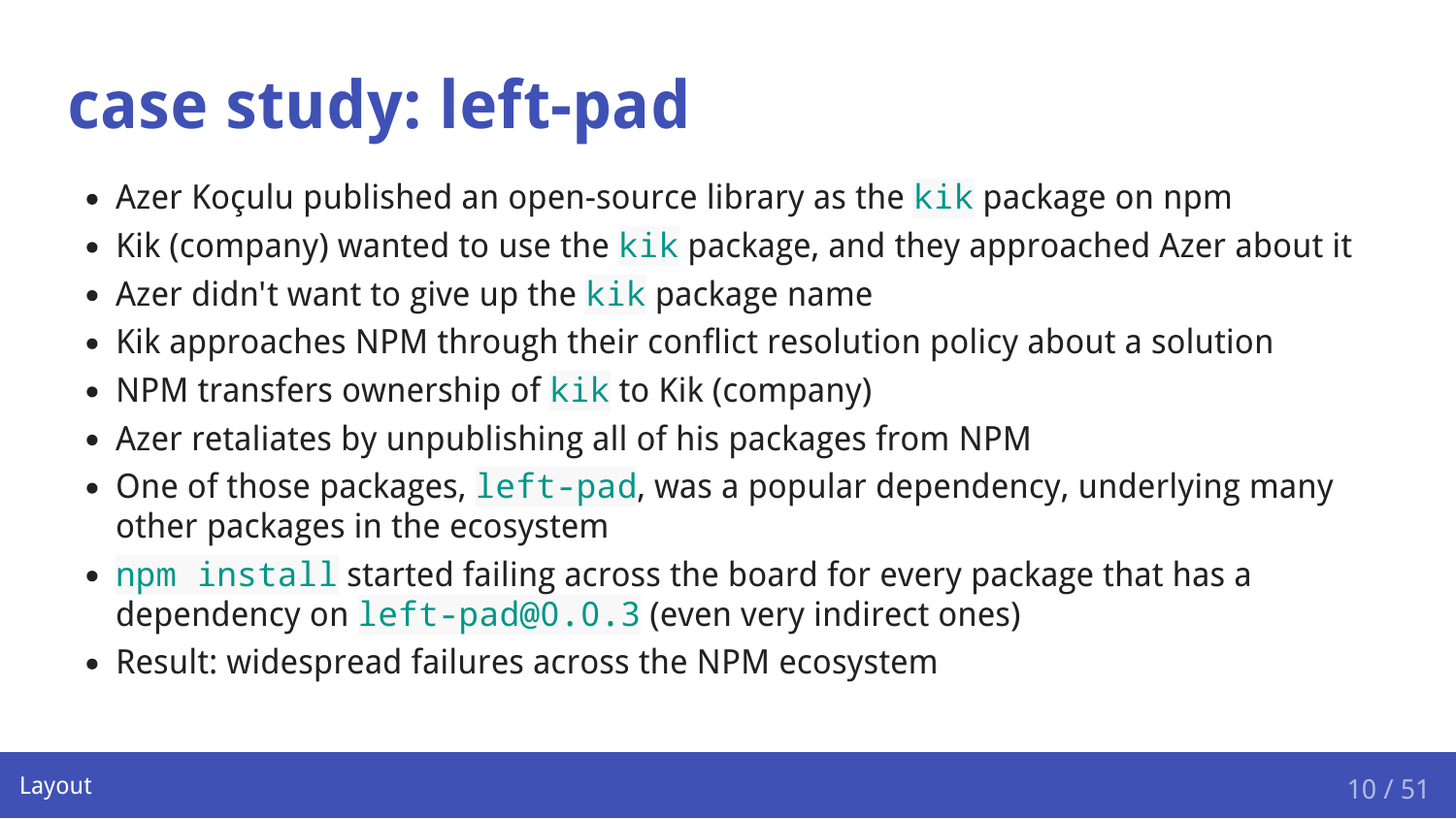### **case study: event-stream**

- Dominic Tarr, owner of several popular open source libraries, transferred ownership of a library he didn't want to maintain anymore to a "good Samaritan" who offered to take over
- New owner creates a separate module with a virus, then publishes a new version of event-stream that depends on the infected module, then *changes the tagged* version in GitHub to remove the malicious dependency.
- So even a code inspection wouldn't have found any problems.
- Now lots of production backend systems have a virus.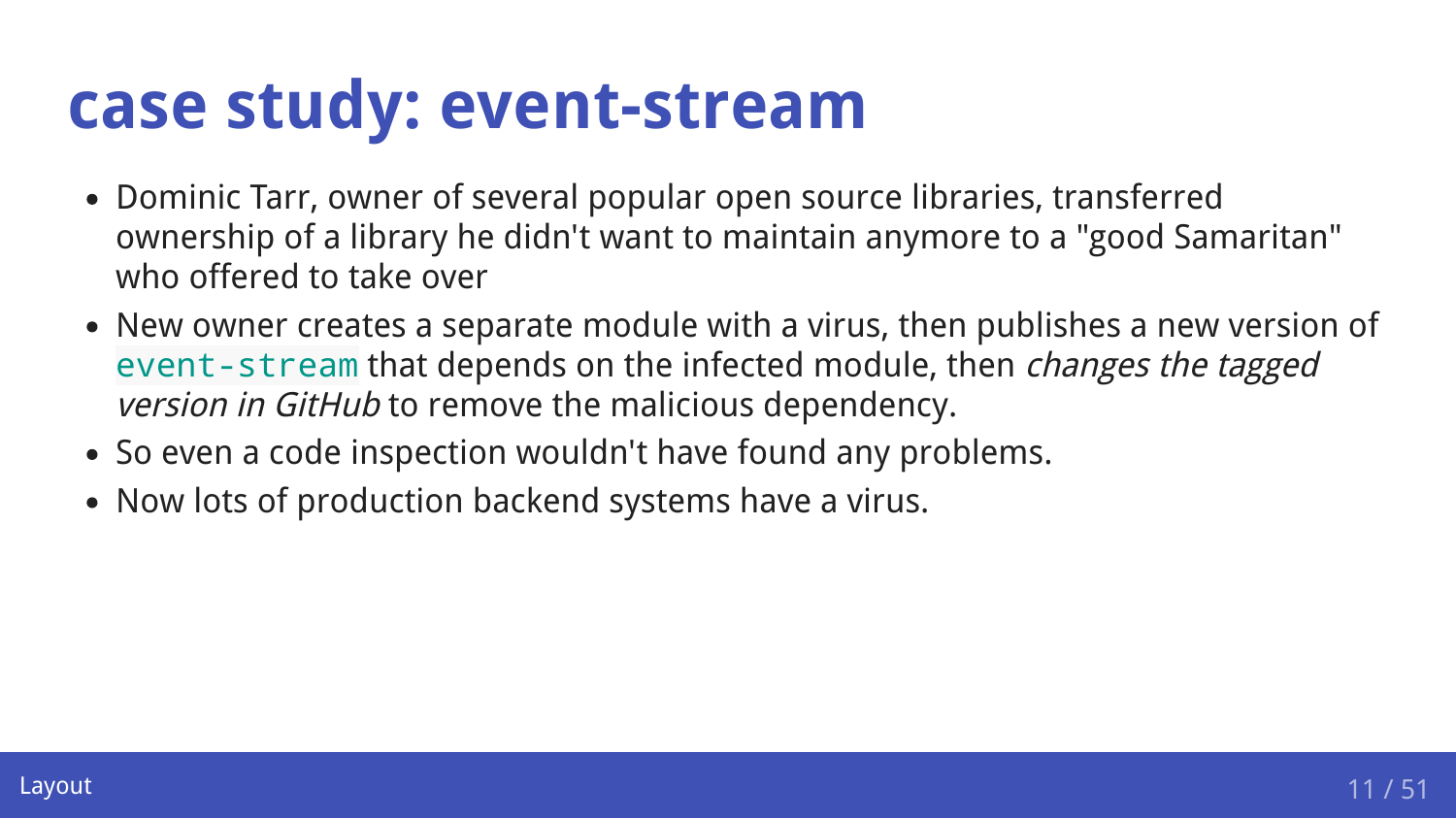### **lessons**

- Be careful what you depend on.
- Sometimes you get what you pay for.
- Remember that open source maintainers are people too. Check your sense of entitlement.
- You tend to get a lot more dependencies with an easy framework-based approach than a *simple*, library-based one.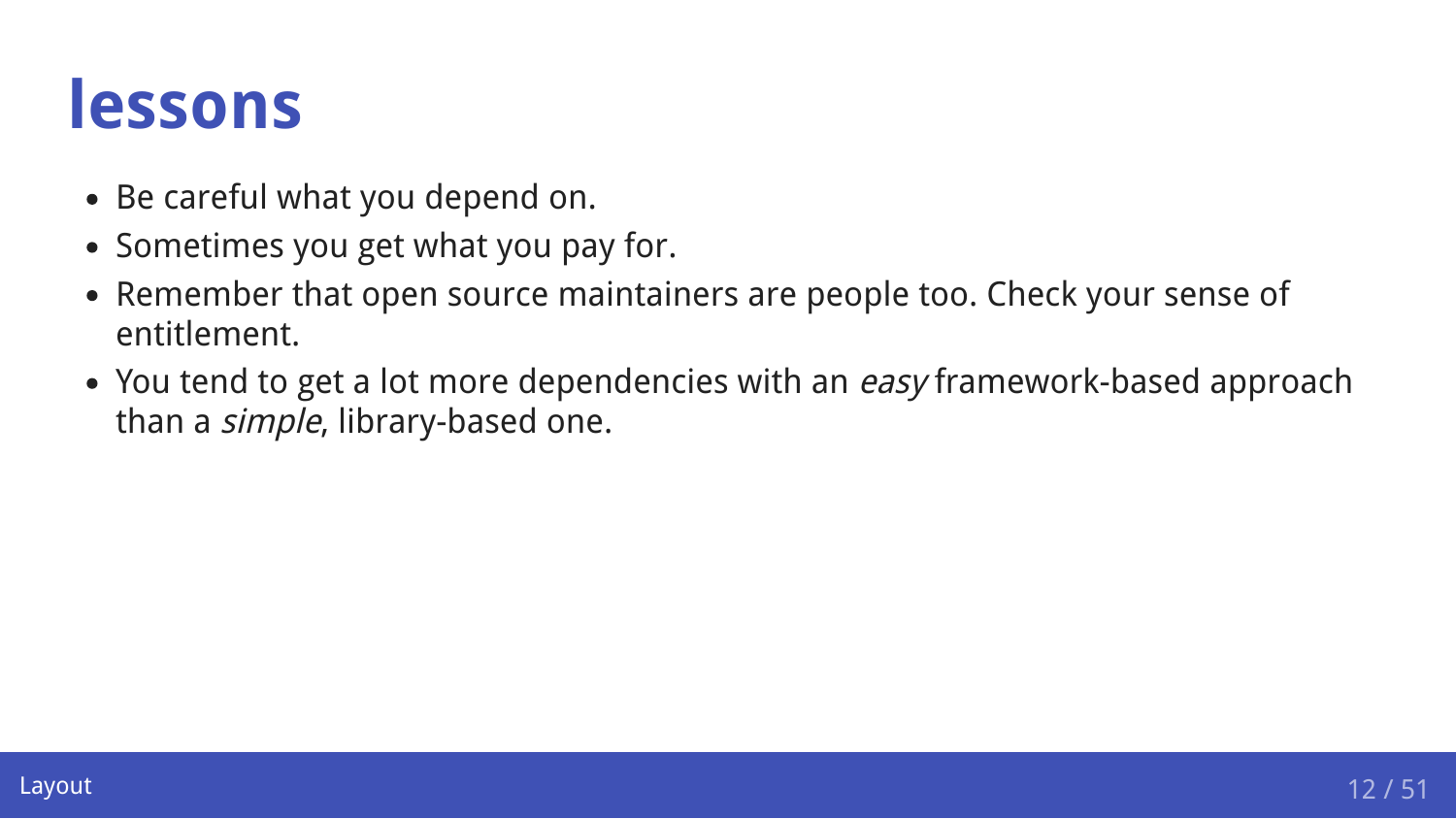### **humor**

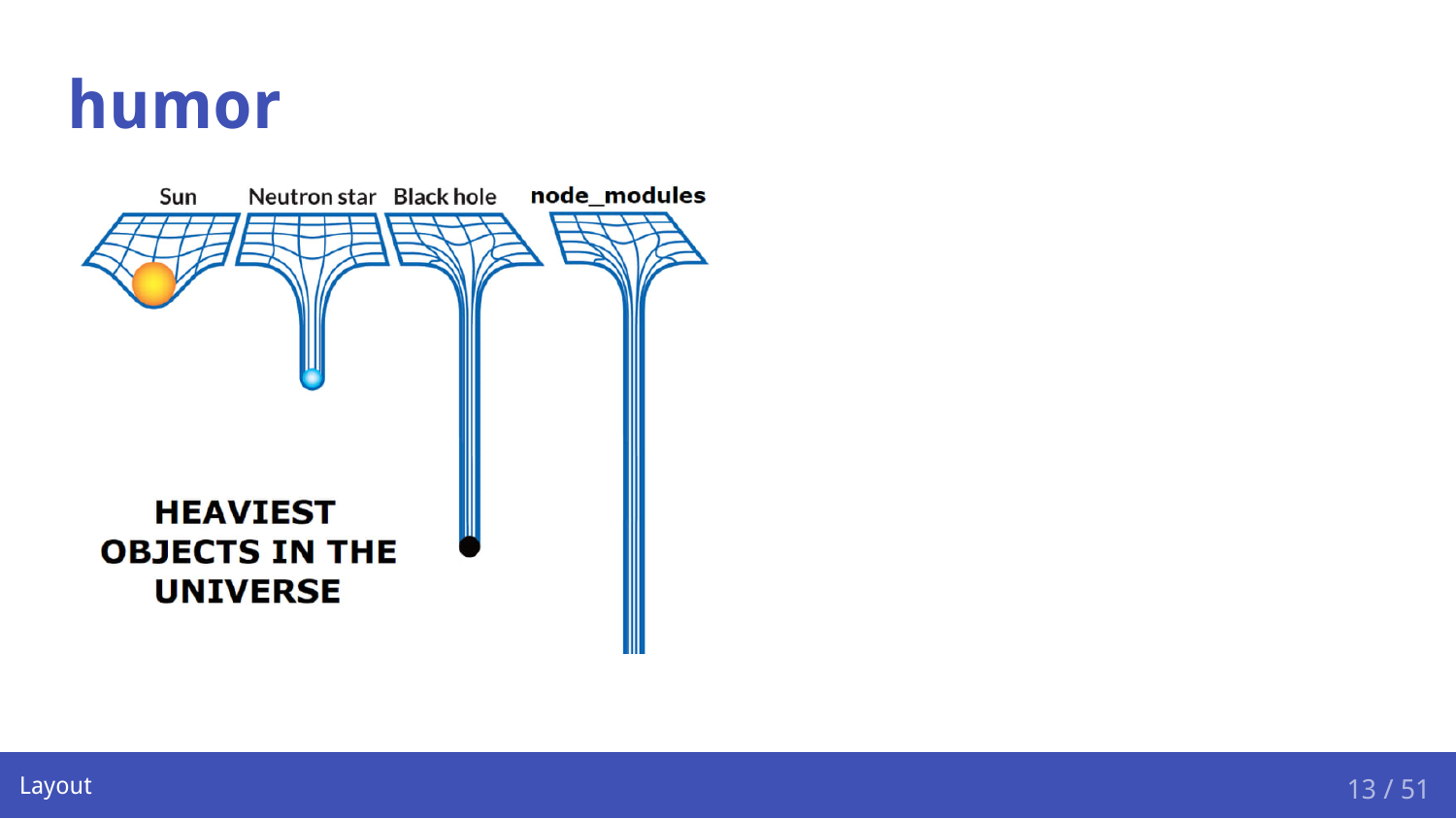### **Outline**

- announcements
- assignment checkin  $\blacksquare$
- tradeoffs of dependencies  $\bullet$
- **web and mobile app choices**
- layout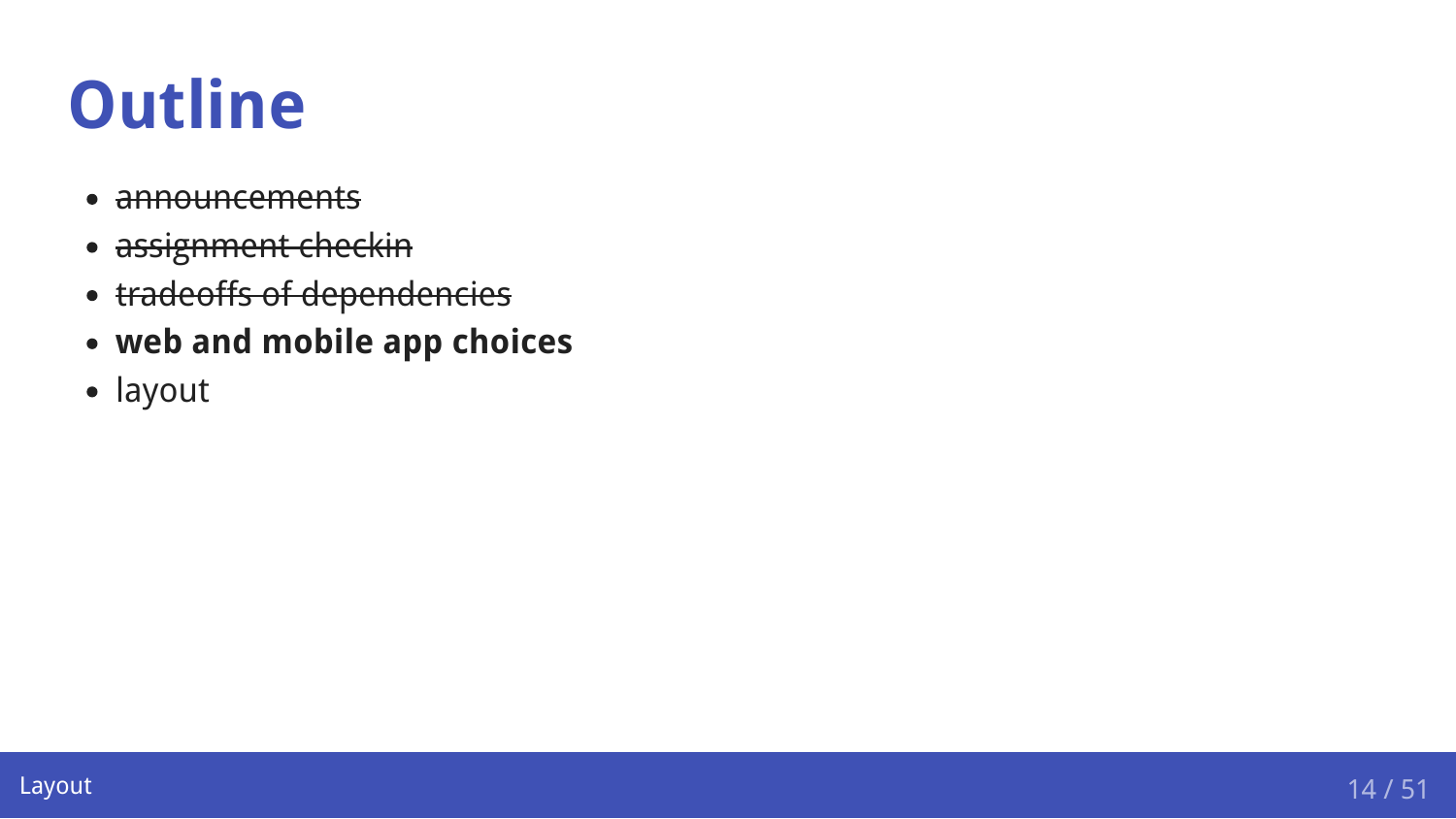### **Web and mobile app choices**

- native mobile apps (for iOS or Android)
- cross-platform mobile app frameworks (e.g. React Native and Flutter)
- progressive web apps
- responsive web apps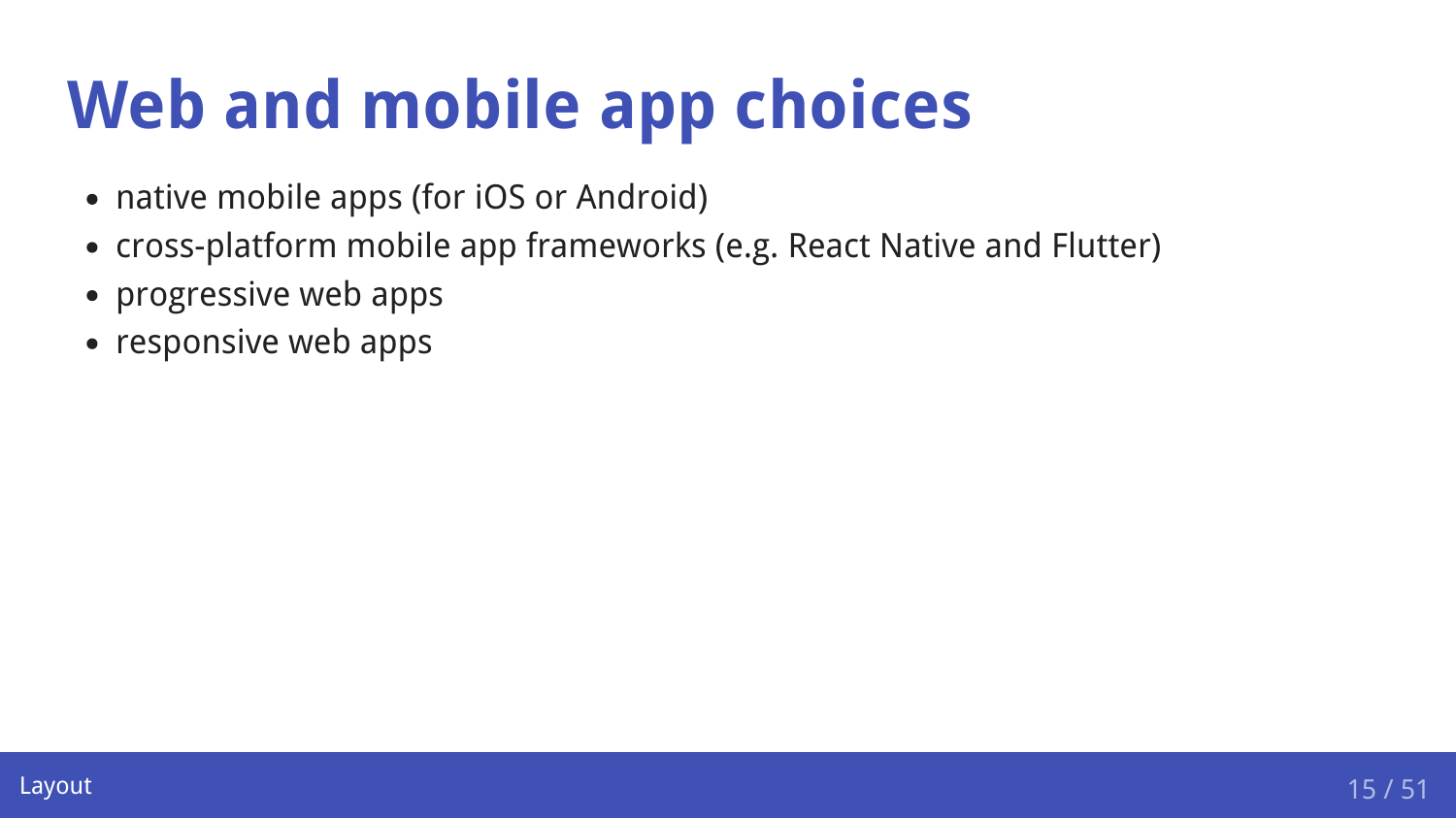# **Native mobile apps**

- con: locked in to platform-specific choices:
	- programming language (Java or Kotlin for Android, Swift or ObjC for iOS)
	- APIs for accessing hardware and displaying things on-screen
	- for iOS, must use MacOS hardware (VMs might be possible)
- con: if you want to reach both Android and iOS devices, must learn both platforms!
- pro: official choices can mean better documentation, support, and user communities
- pro: better access to full capabilities of hardware (e.g. sensors)
- pro: better performance
- pro: often "feels" better for users of that platform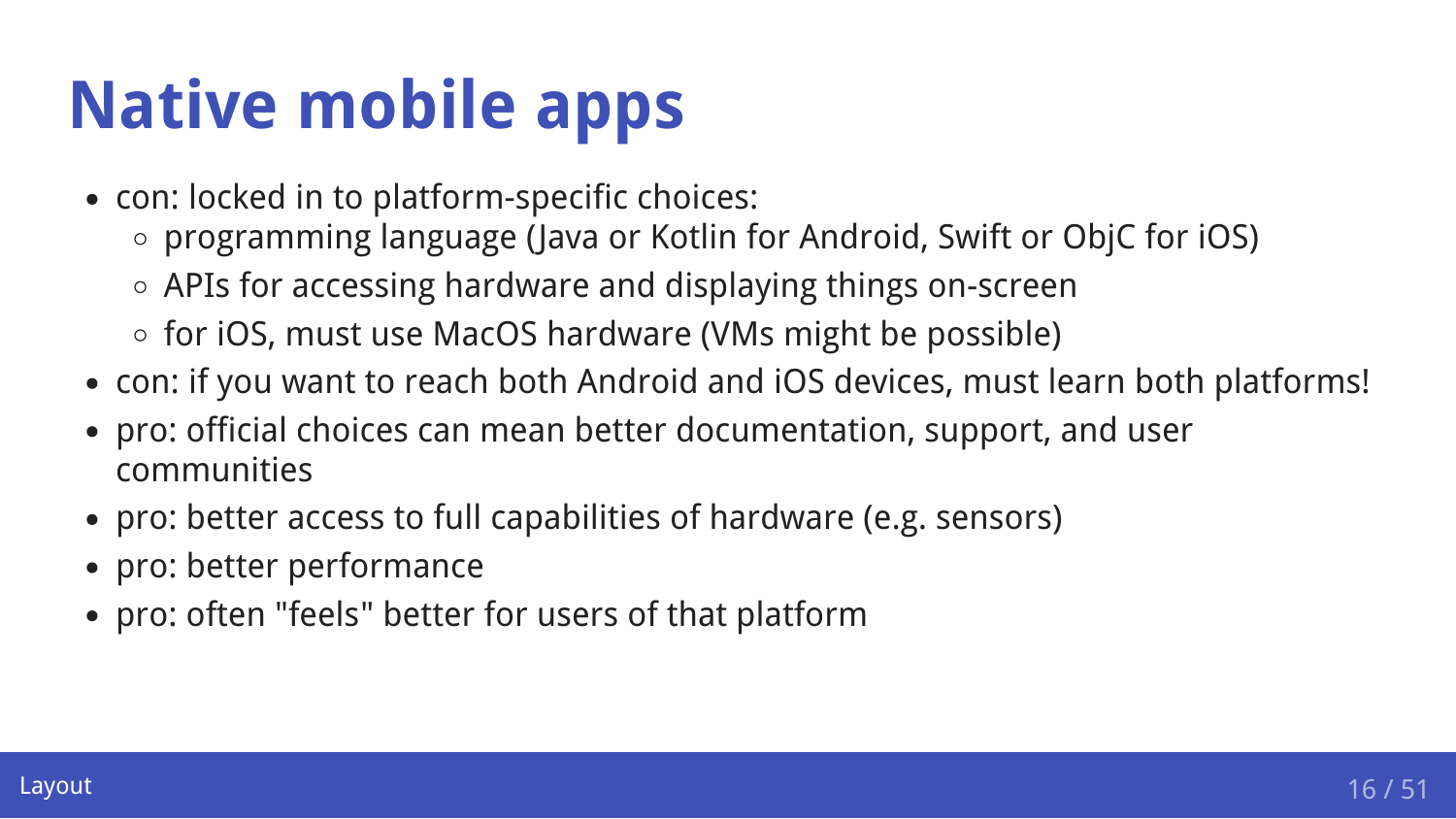# **Cross-platform mobile app frameworks**

- examples:
	- $\circ$  React Native (Javascript/Typescript; my preference)
	- Flutter (Dart)
	- $\circ$  Cordova (web app packaged into a mobile app)
- con: might be difficult to access device hardware
- con: tends not to feel as authentic compared to native apps
- con: typically worse performance (not a problem for many apps)
- pro: only learn one platform and reach both Android and iOS devices
- pro: some platforms designed to be familiar to devs with certain kinds of experience (e.g. in React Native and Cordova, you're basically doing web app dev)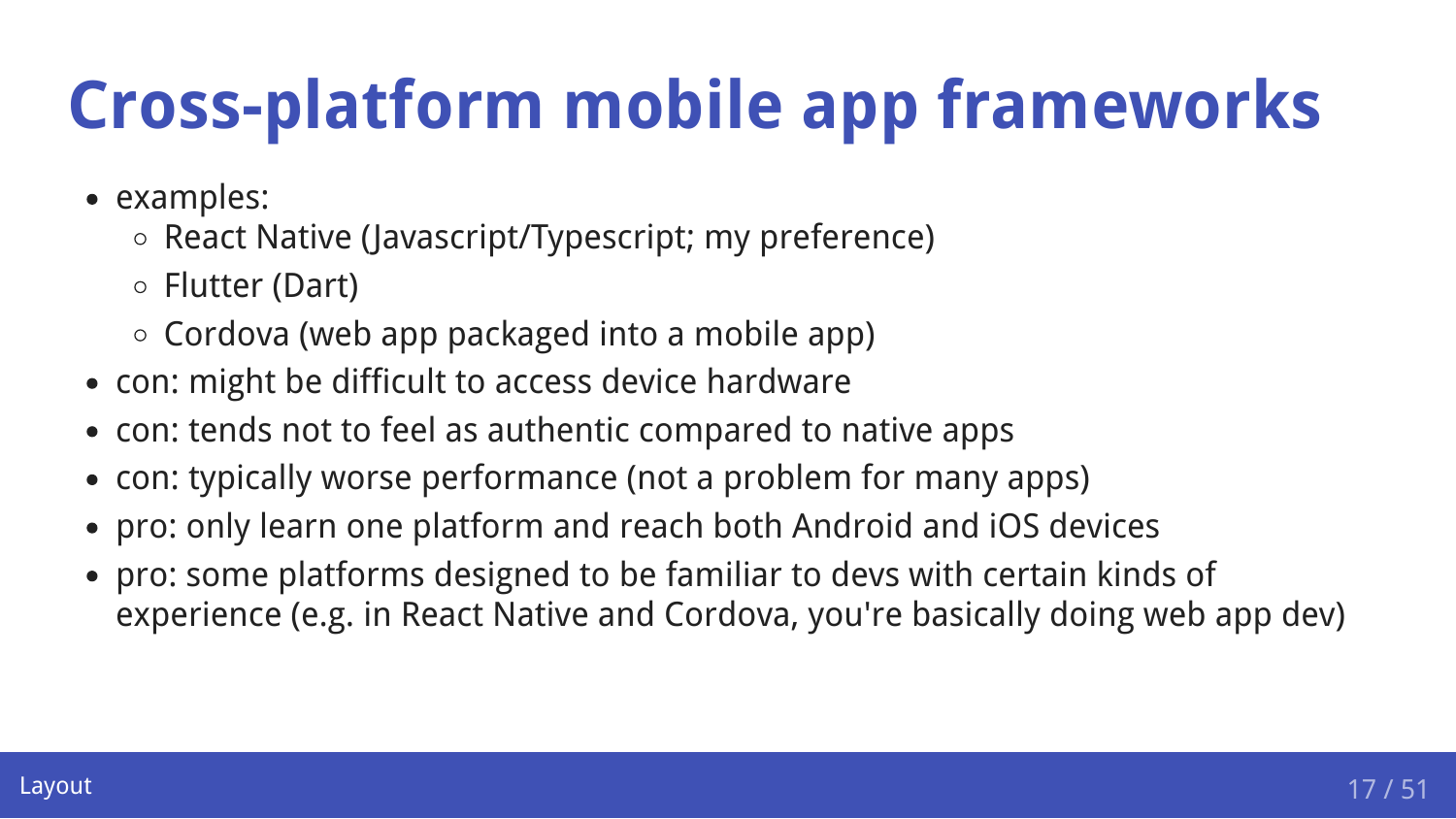### **Progressive Web Apps (PWAs)**

- this is a web app that you can "install" as an app on your mobile device
- e.g. mobile Safari on iOS has an "add to home screen" option for a page
- adding certain things to a web app (e.g. a manifest) can make this fairly capable
- pro: no app store membership needed
- con: limited hardware accessibility (limited to web APIs only)
- con: anecdotally, I've had challenges with expired cookies in PWAs on iOS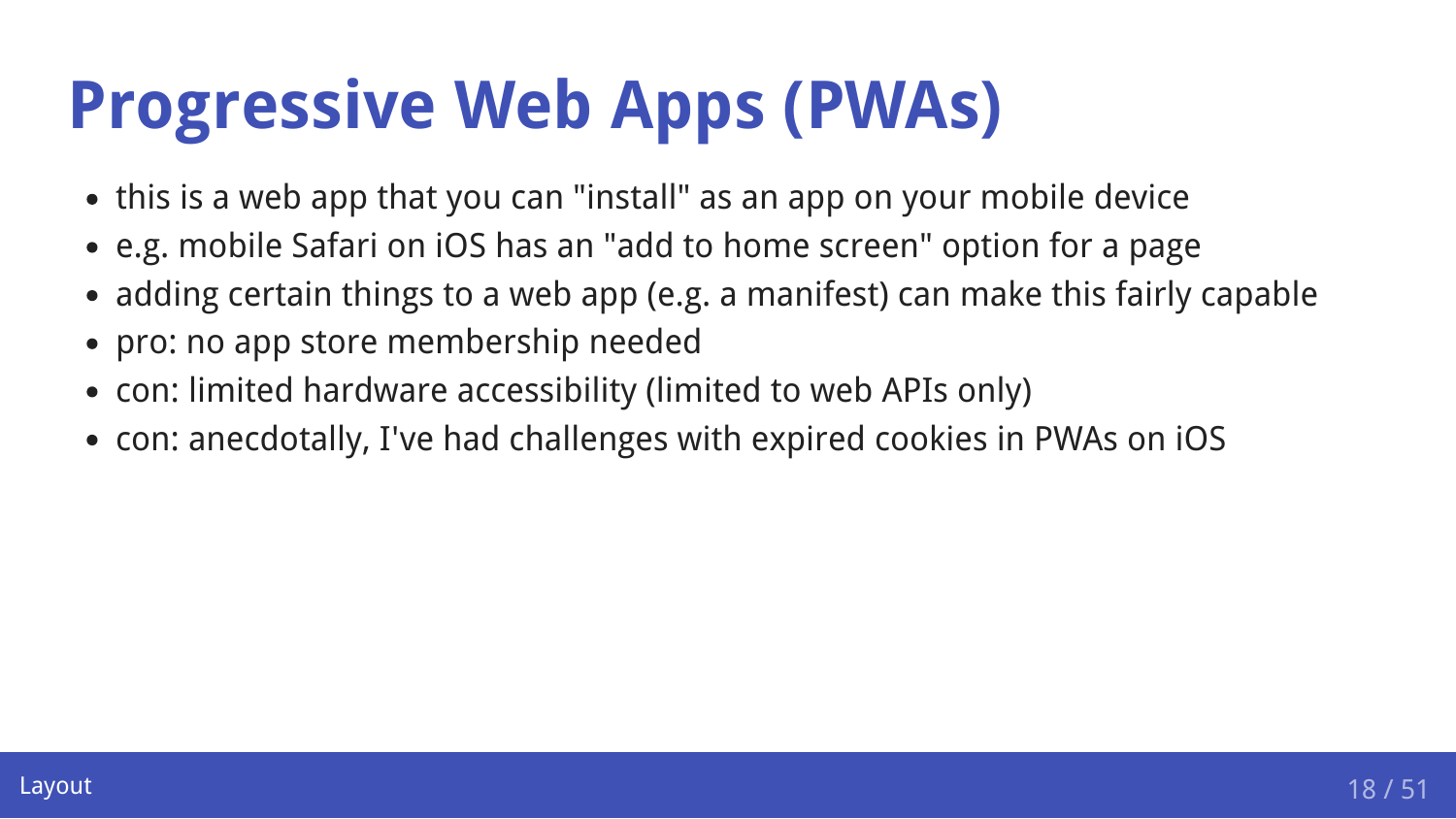### **Responsive Web Apps**

- this is a web app that is designed to look good at small screen sizes
- con: no home screen icon available; mobile users must discover your app without the app store and have to bookmark your site or find it some other way
- pro: fairly easy to do
- pro: wide reach: works on any device
- we'll talk more about this later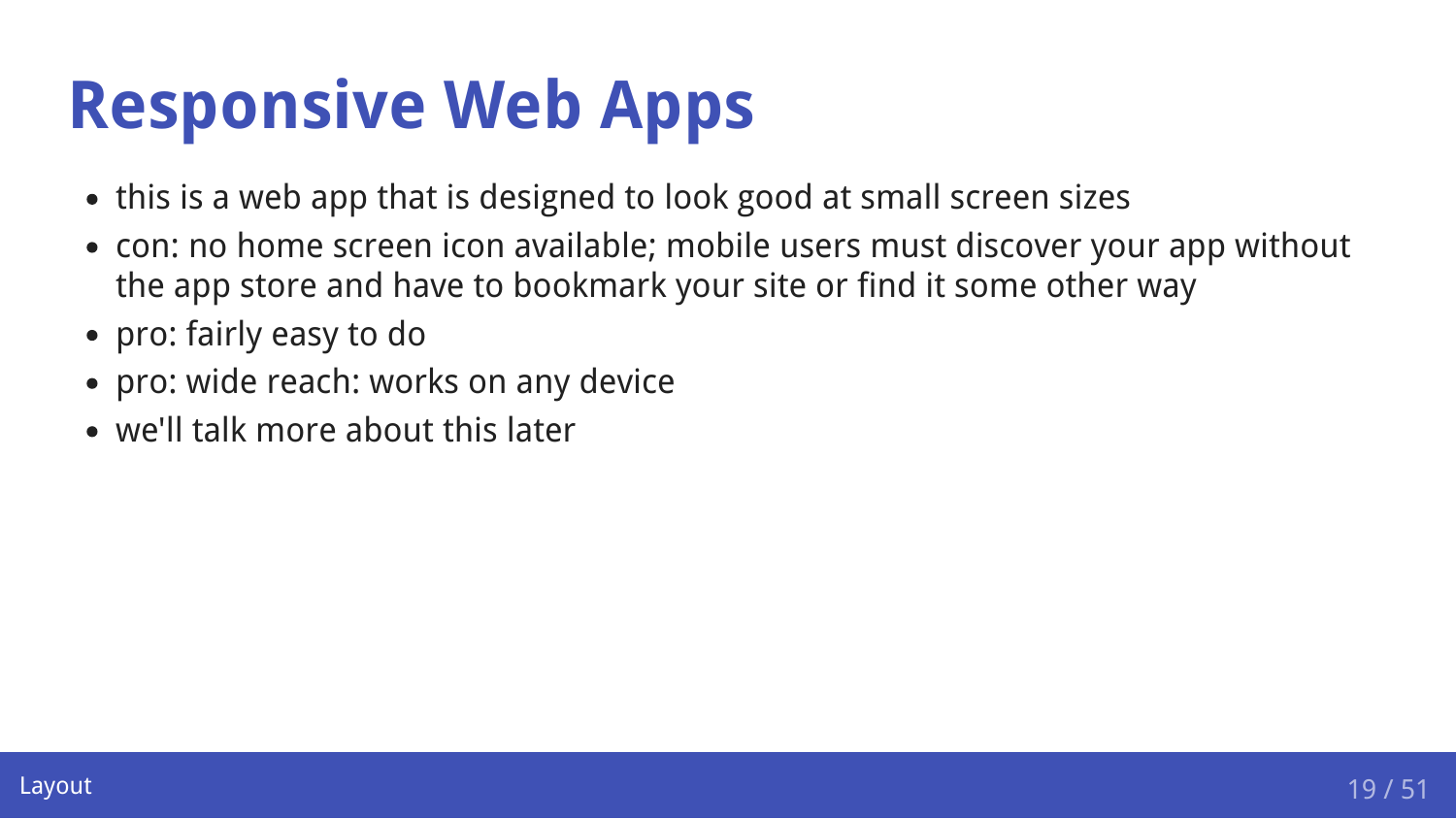### **Web and mobile app choices**

- native mobile apps (for iOS or Android)
- cross-platform mobile app frameworks (e.g. React Native and Flutter)
- progressive web apps
- responsive web apps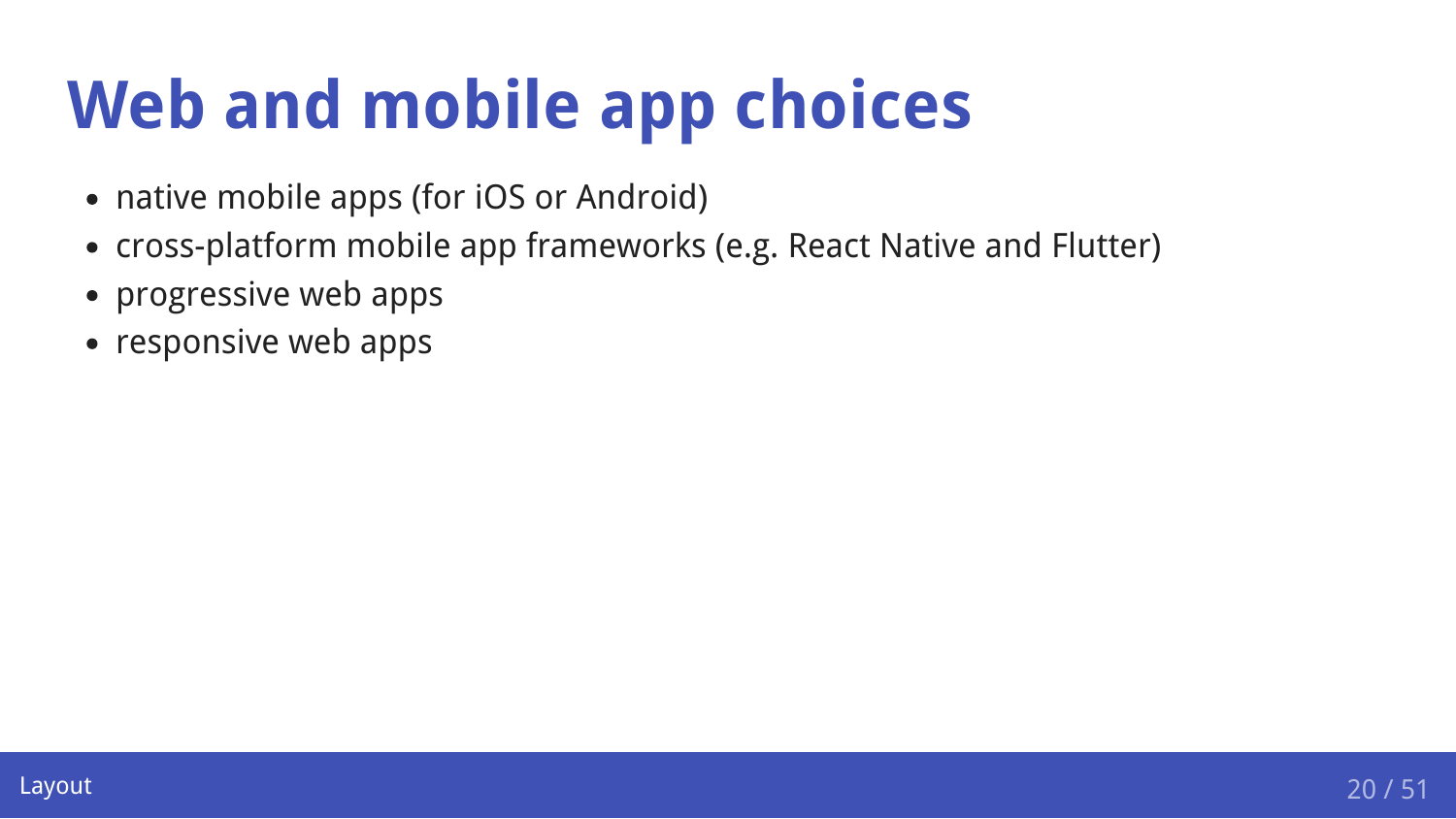### **Outline**

- announcements  $\bullet$
- assignment checkin  $\bullet$
- tradeoffs of dependencies  $\bullet$
- web and mobile app choices  $\bullet$
- **layout**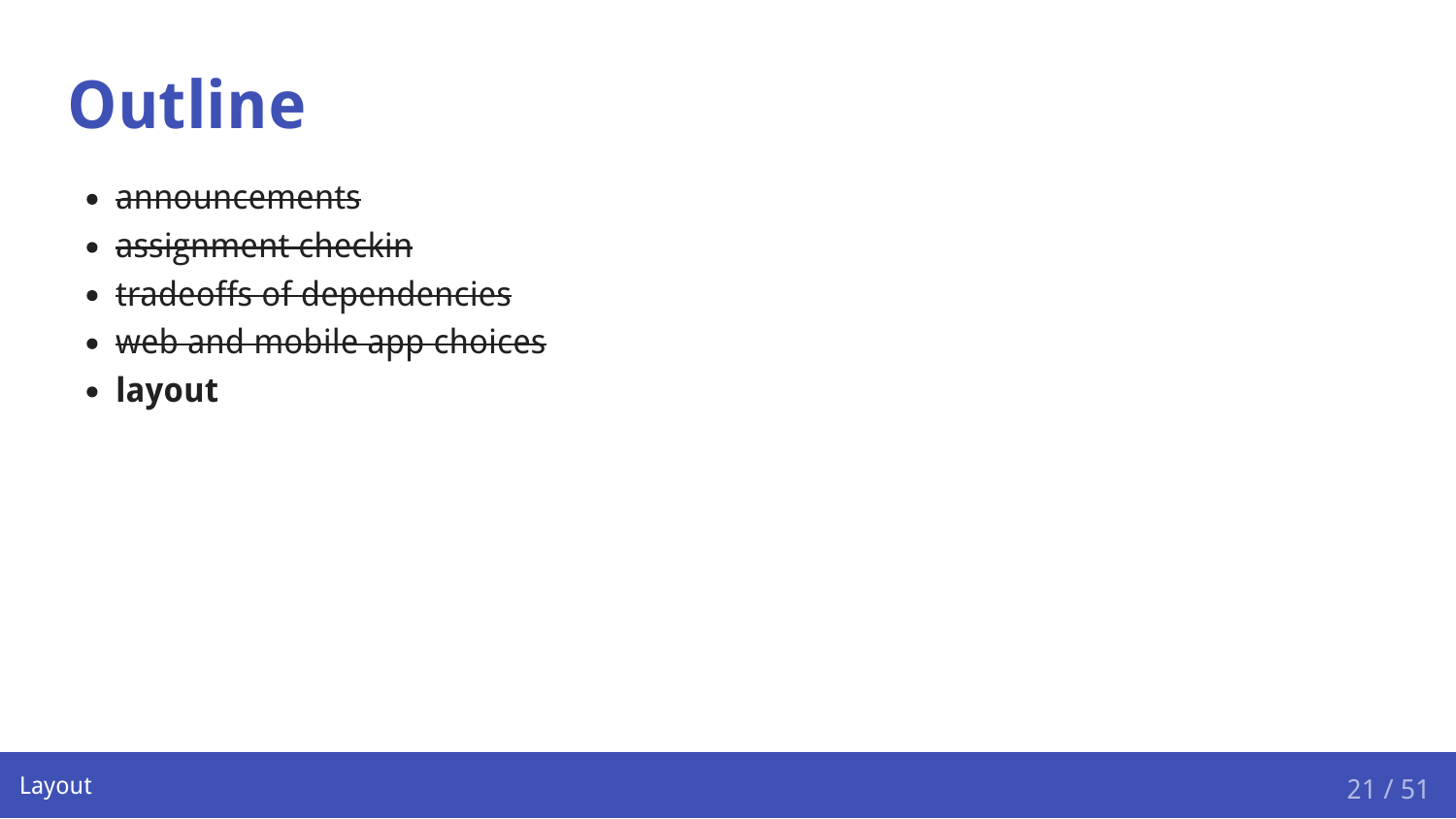# **Why layout?**

- you've designed the UI in Figma, and you'll need to implement those designs (starting with A8: the walking skeleton)
- this can be really frustrating if you don't know what you're doing
- doing this using modern approaches is very helpful to those with accessibility concerns
- let's learn some modern tools along the way, to save you time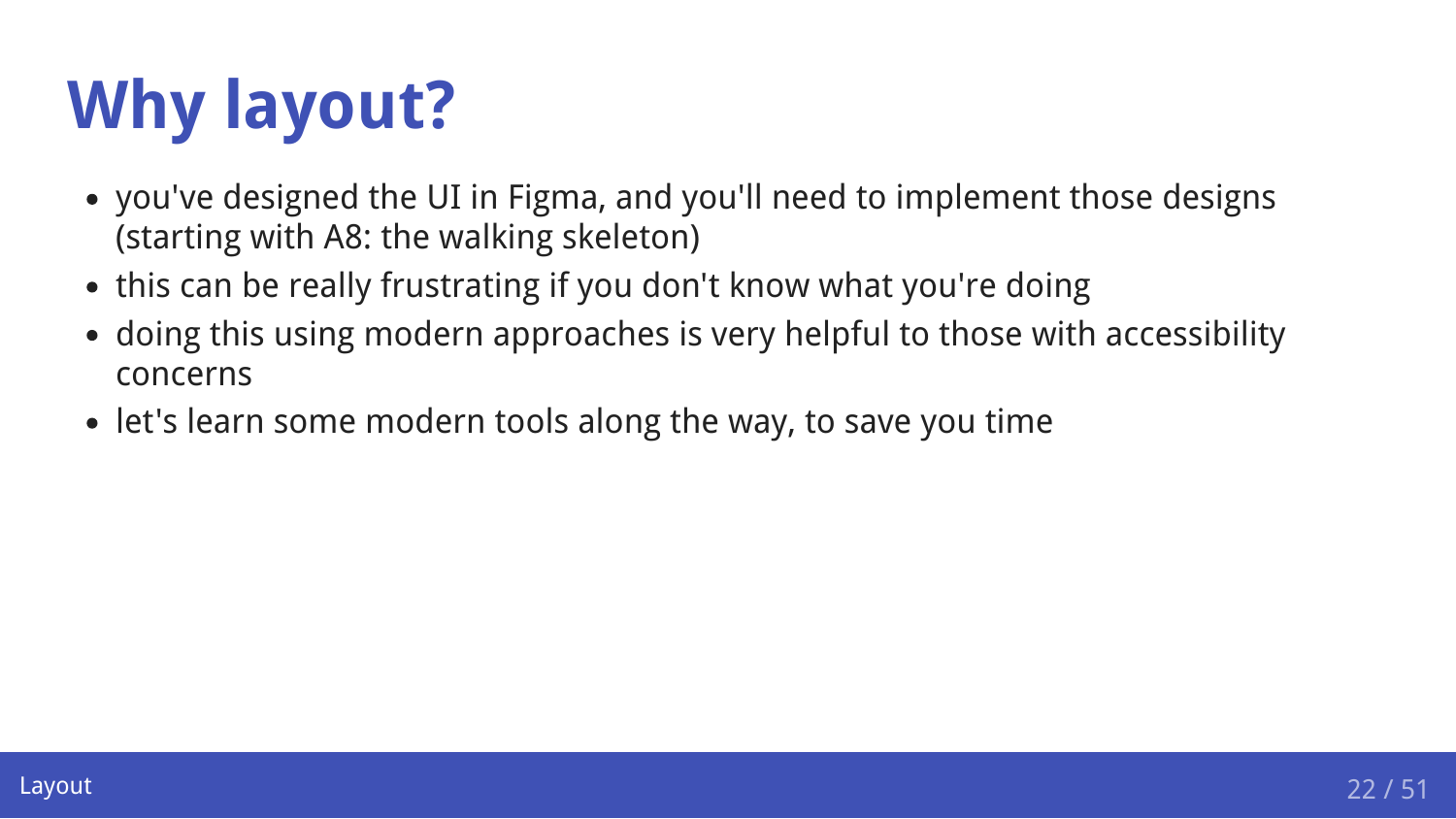### **Layout foundations**

- HTML: web document *content* 
	- $\circ$  tree of *elements*, e.g.  $\langle \text{div} \rangle$ ,  $\langle \text{body} \rangle$ ,  $\langle \text{ul} \rangle$
	- ∘ each element can have *attributes*, e.g. href="http://example.com"
- CSS: web document style
	- $\circ$  a *rule set* includes a selector and one or more rules
	- $\circ$  a selector selects which elements are affected by the rules, e.g.
		- $*$  #wrapper selects the element with an id attribute of wrapper
		- . box selects any element with a class attribute of box
		- input [type=text] selects input elements with a type attribute of text
	- o a *rule* contains a property and a value, e.g. background-color: green;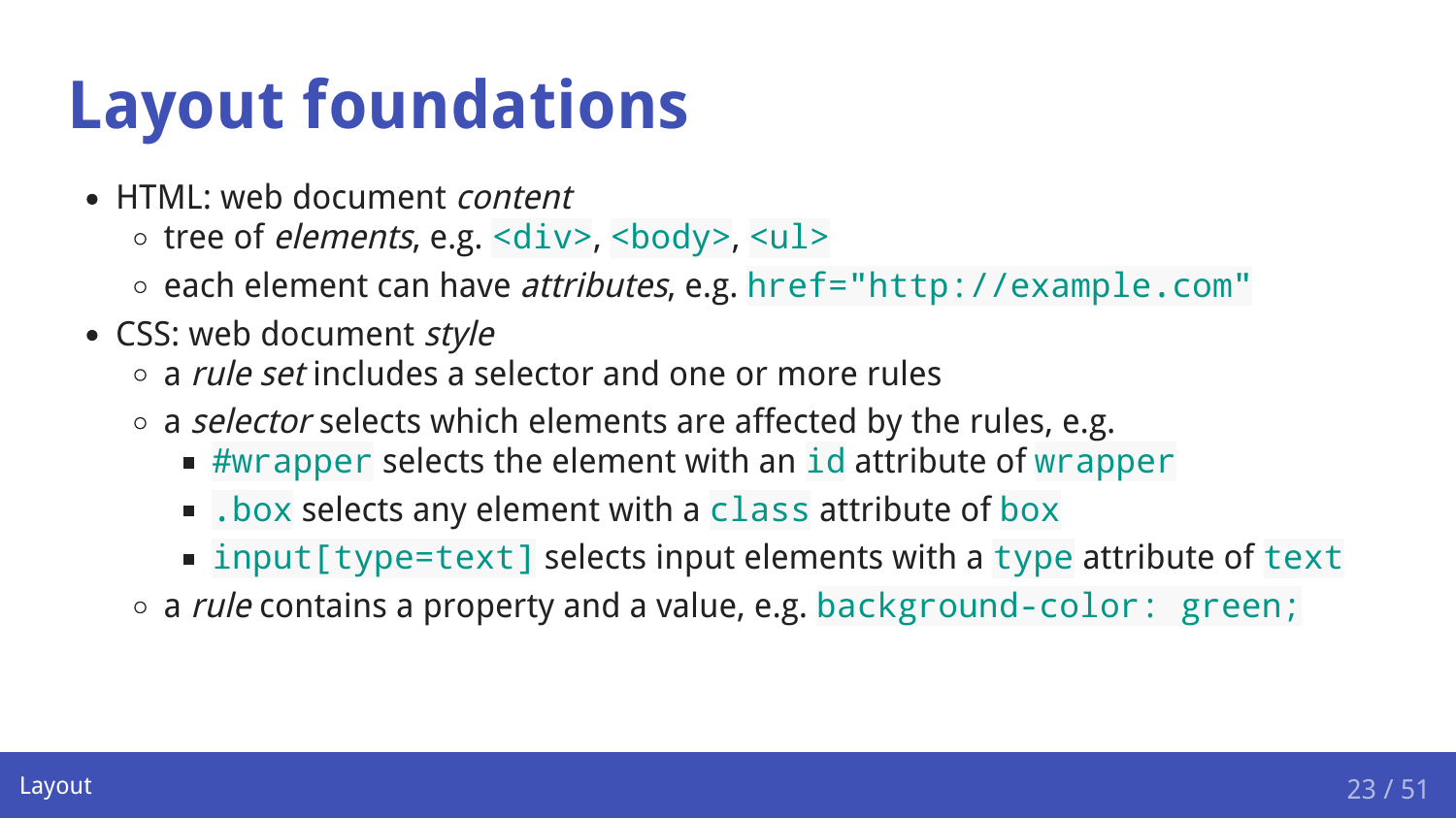### **For those not creating web apps**

- I'm focusing on layout for web apps today
- Cordova, PWAs, and responsive web apps all use these technologies directly
- Some concepts relate strongly to other platforms
	- o React Native requires the use of flexbox layout only
- Native mobile apps and custom frameworks like Flutter might not use them
- In such cases, I suggest focusing on:
	- $\circ$  general paradigms for how layout can be controlled
	- general techniques for using modern tooling to explore layout options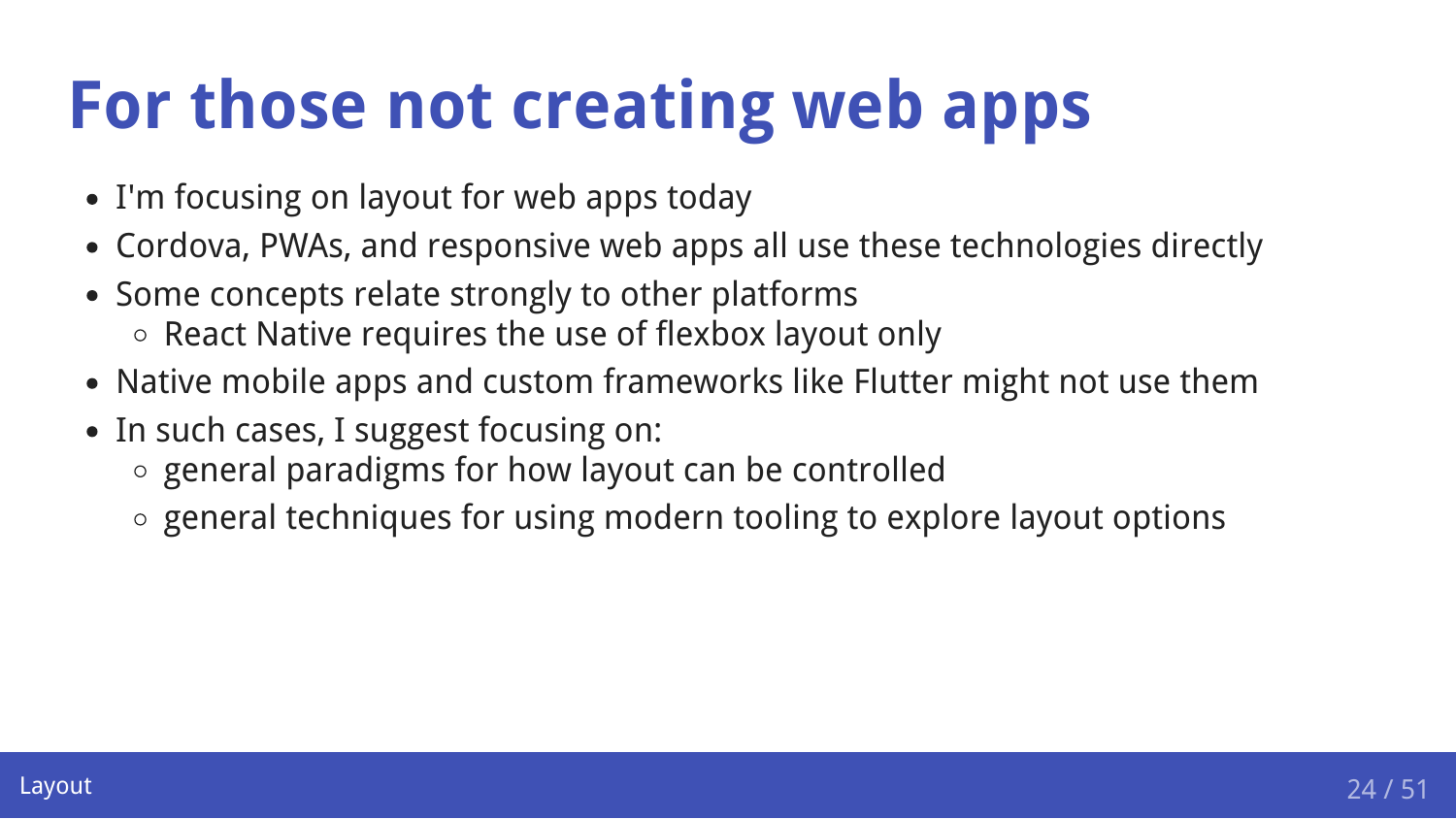### **Layout outline**

- Display types
- Positioning elements
- Flexbox layout
- Grid layout
- Responsive design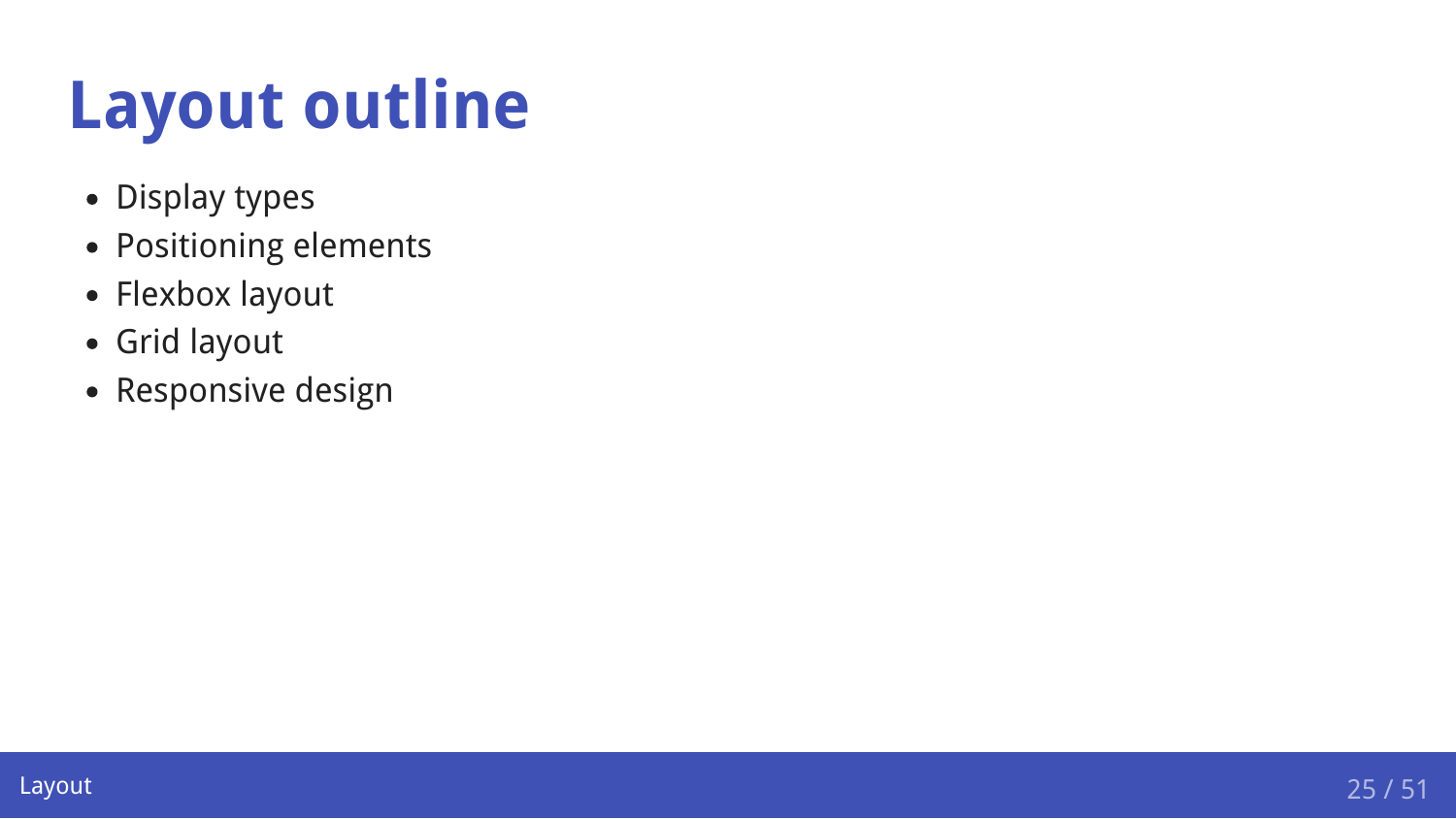### **Layout outline**

- **Display types (e.g. block, inline, float)**
- Positioning elements
- Flexbox layout
- Grid layout
- Responsive design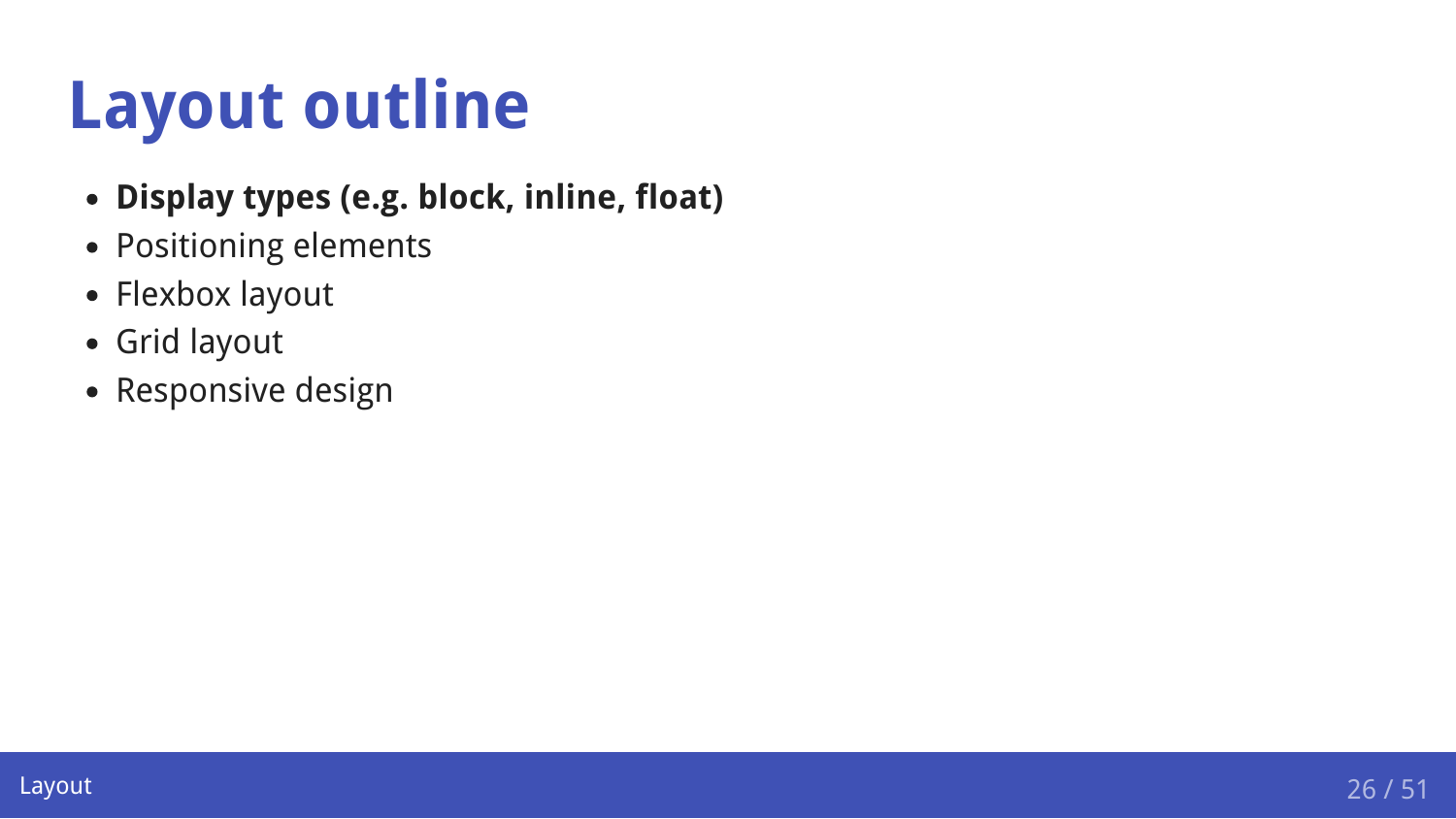### **Normal flow**

- Browsers have a default location for each element
- Depends on window dimensions
- Called *normal flow*
- Two types: block and inline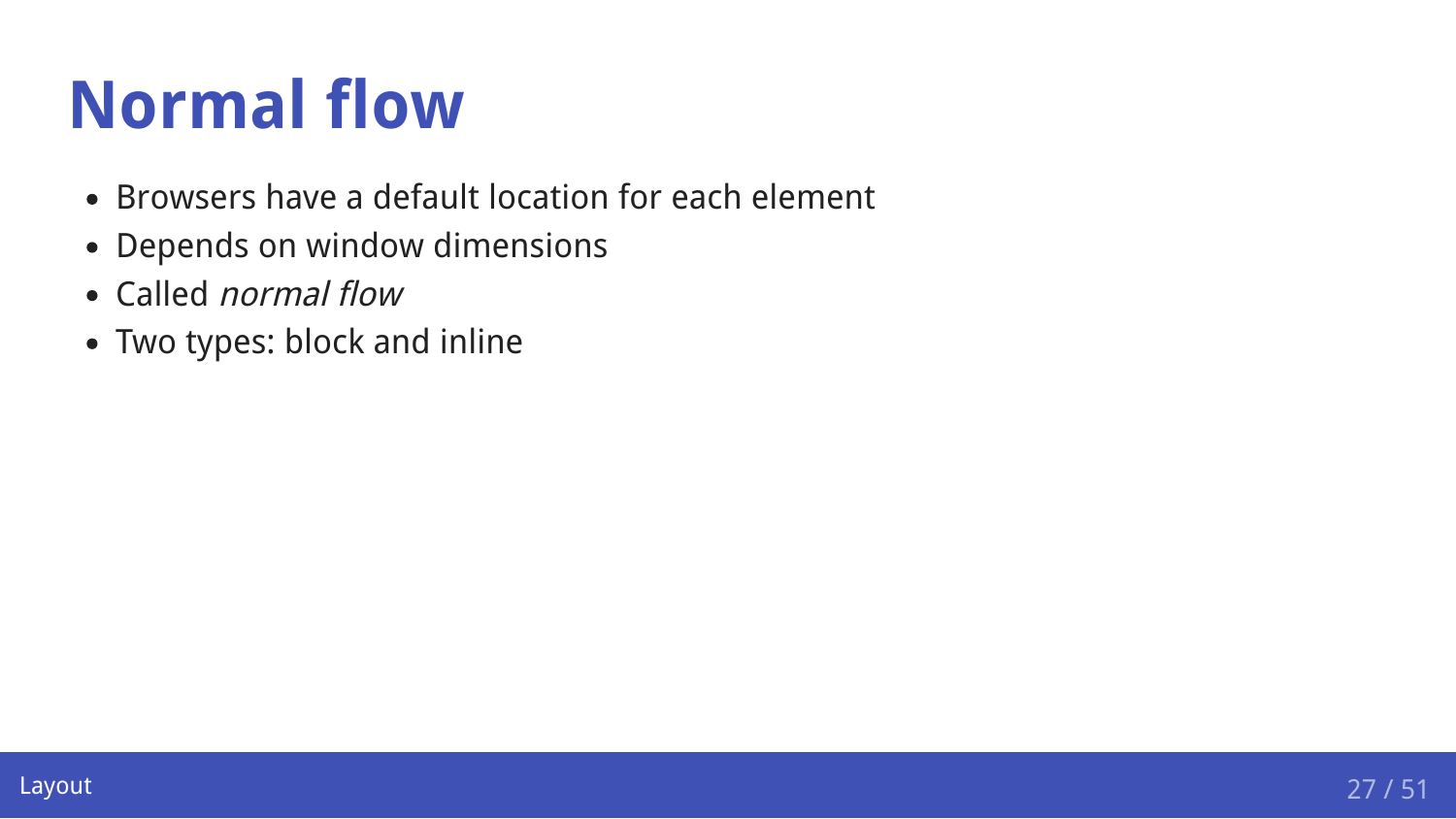### **Block elements**

- Block elements stack vertically
- They take up all available horizontal space
- Examples: paragraphs, headers, lists
- CSS: display: block; to force displaying as a block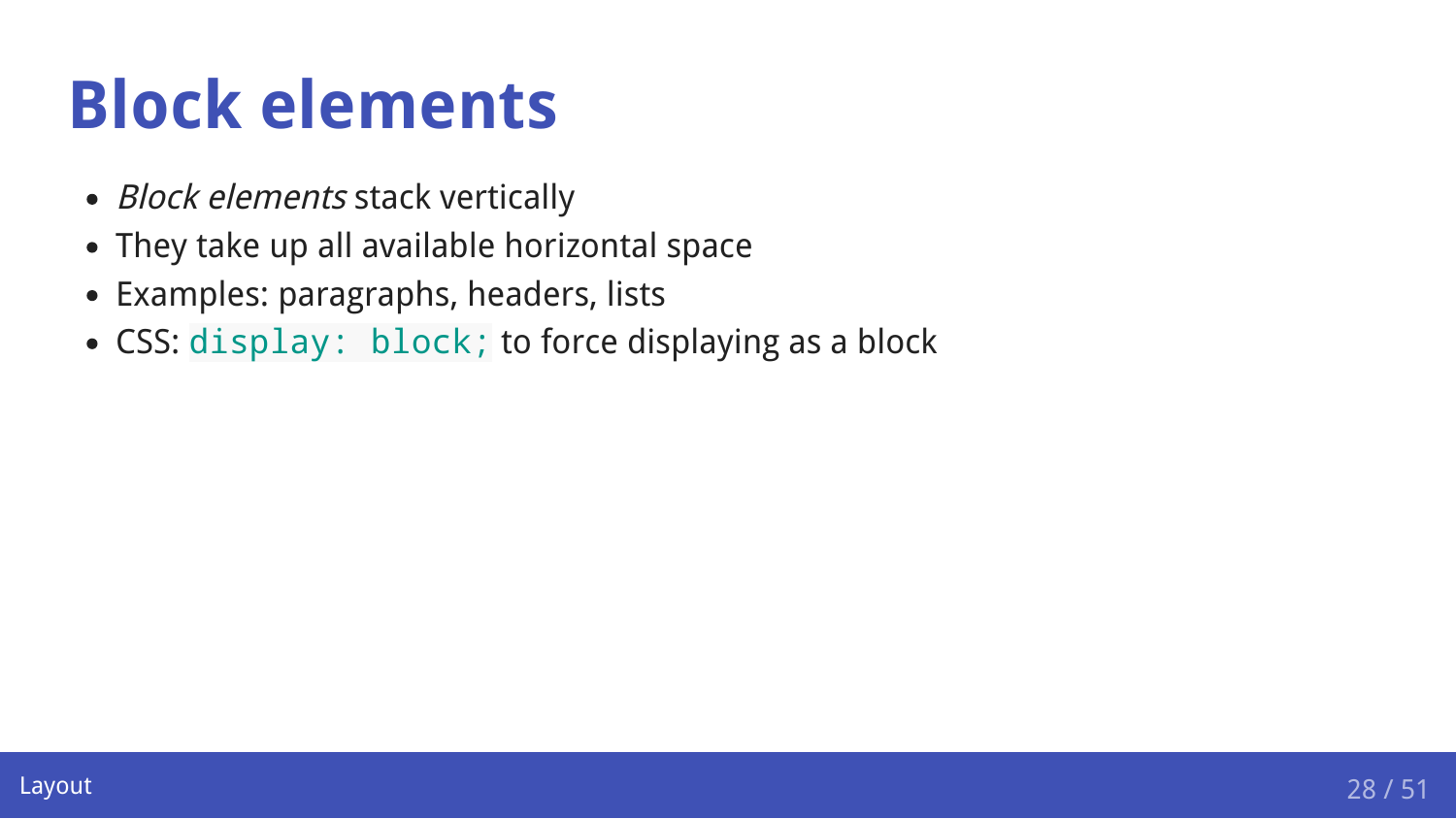### **Inline elements**

- *Inline elements* flow left-to-right and wrap to new lines
- They affect how stuff is displayed, but not so much where
- Examples: italic, bold, code, links
- CSS: display: inline;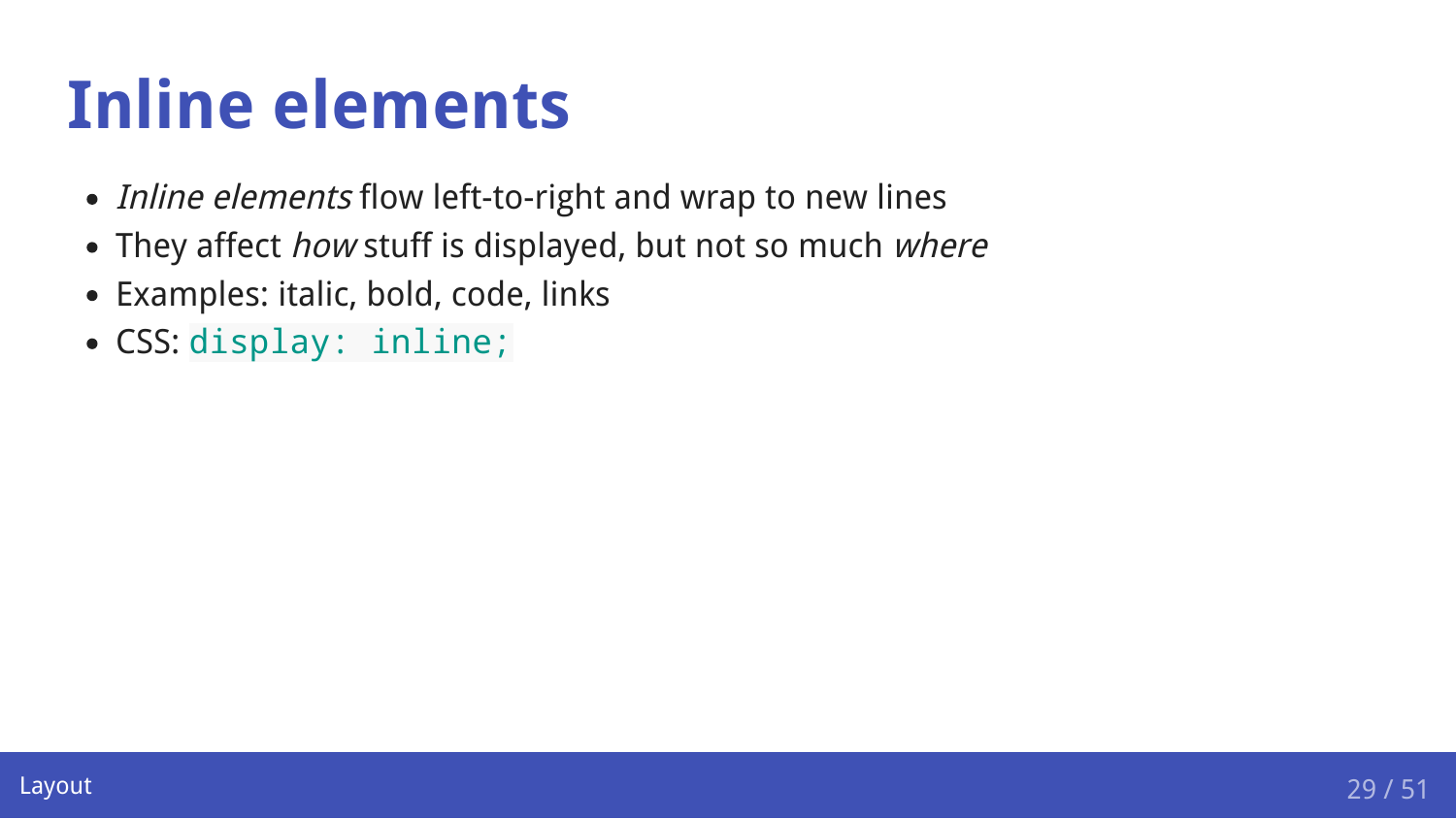### **Demo**

#### [Demo 1: Normal Flow](https://comp523.cs.unc.edu/demo.2019-09-11.1.normal-flow.html)

- bring up dev tools with F12 or right-click -> inspect element
- "inspector" tab shows HTML markup and CSS style rules
- (note: I'm using Firefox, but Chrome and others are similar)
- block elements take up all horizontal space; their width is determined by the window width
- inline elements affect style but not position
- inline elements can even be broken over lines
- change an inline element to display: block;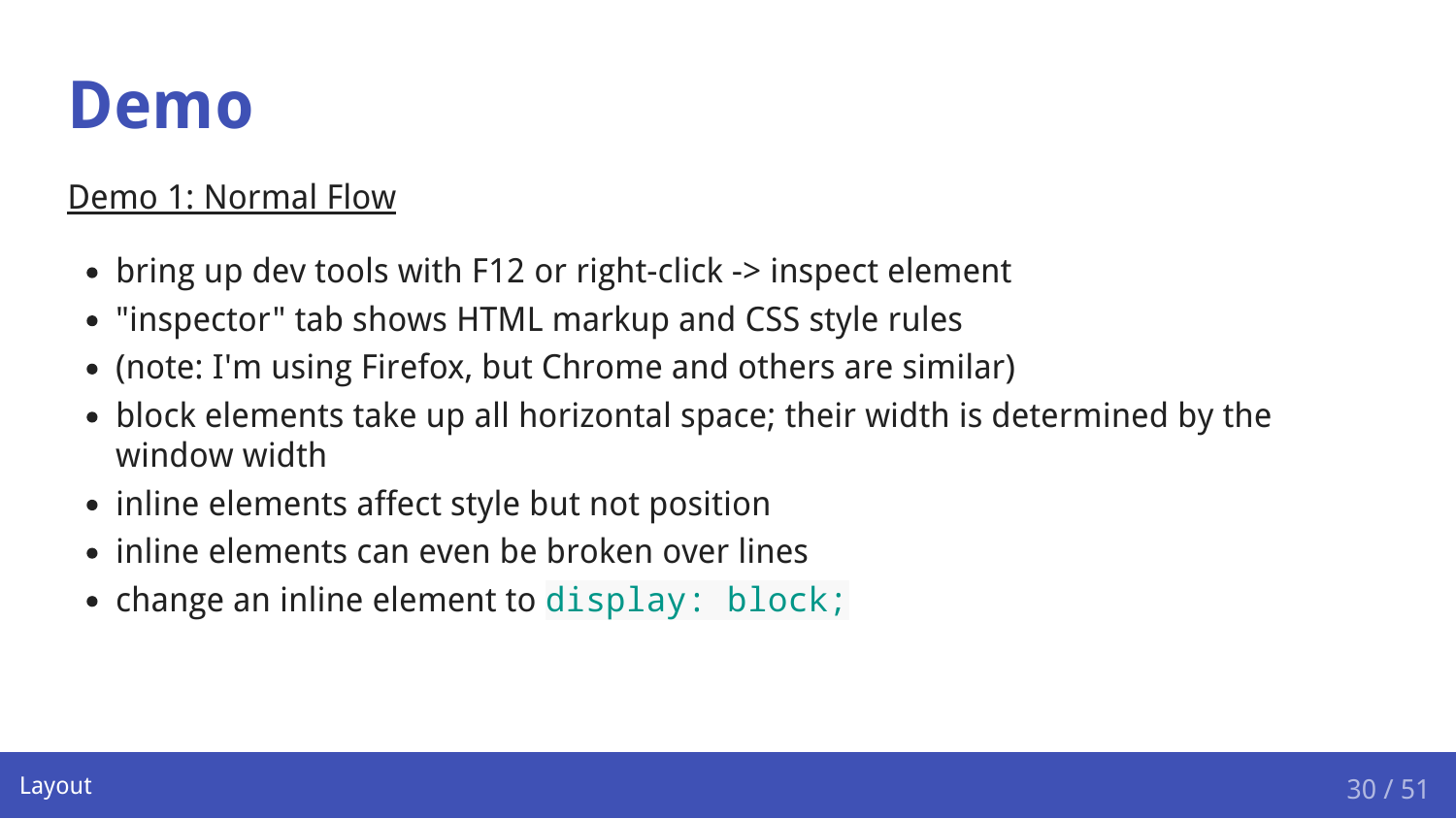### **Floating elements**

- Some elements should not be block or inline
- Example: a graphic in a magazine article
- Text or other inline elements flow around it
- You can float an element to the left or right
- CSS: float: left; or float: right;
- Floats don't contribute directly to size of parents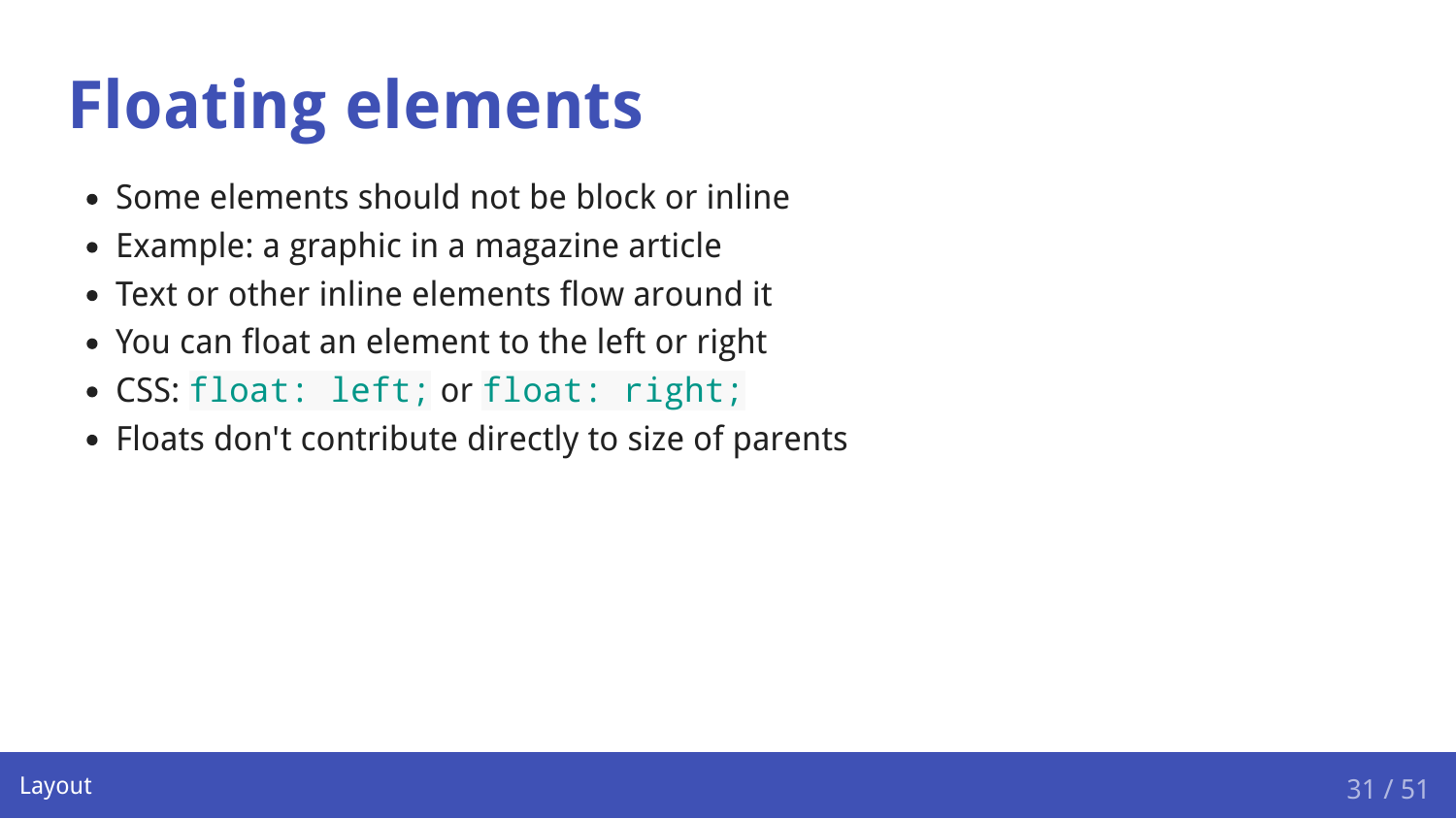### **Dependence on window dimensions**

- Different window sizes can be surprising
- Or different amounts of text
- You can set an element to "clear" the float
- CSS: clear: left;
- Can clear left, right, or both (typically use both)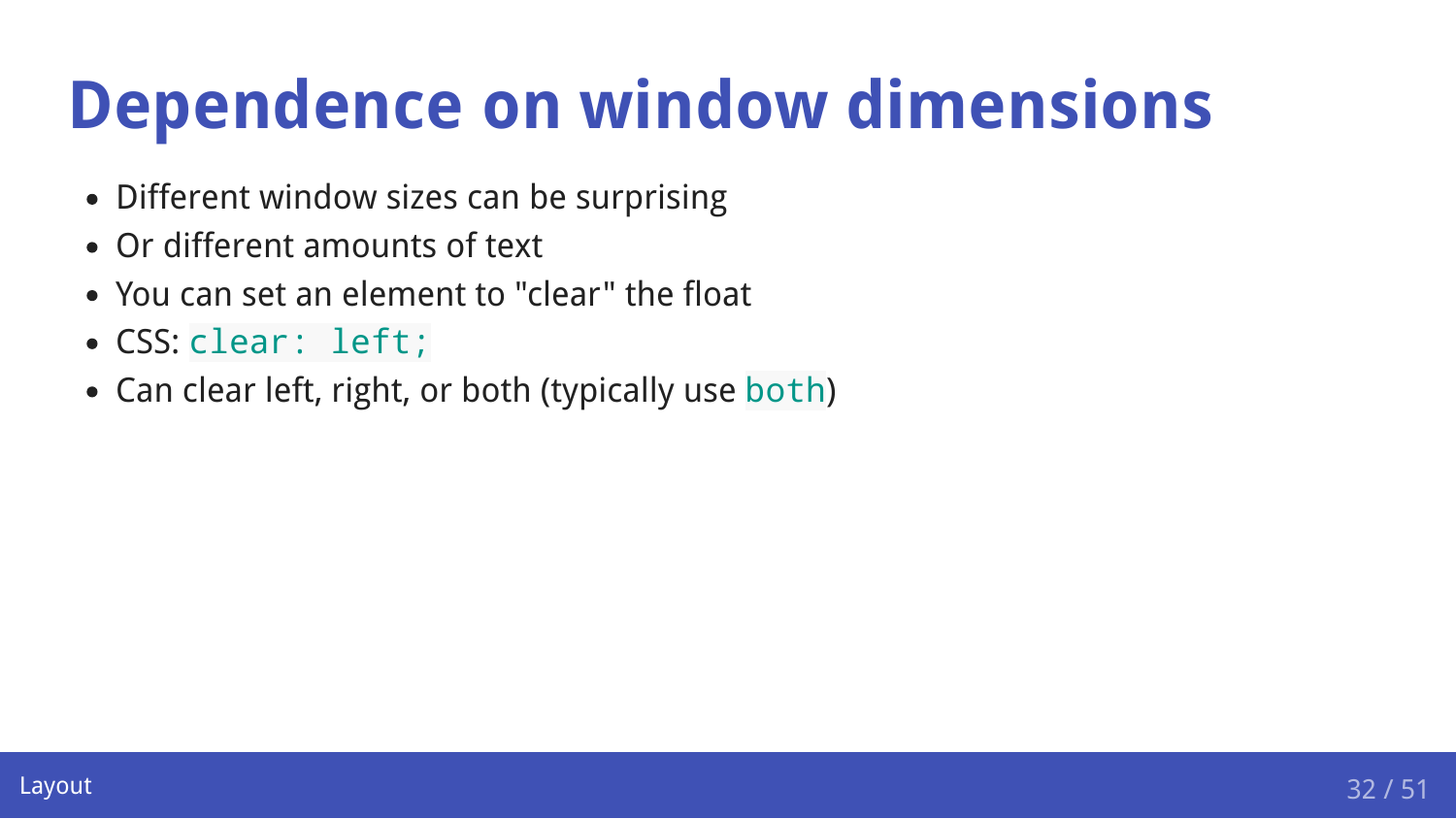### **Demo**

#### [Demo 2: Floats](https://comp523.cs.unc.edu/demo.2019-09-11.2.floats.html)

- body element has a border, and the 2nd float overflows the body's area
- how many lines of text wrap around the float depend on float size
- try float: right
- swap paragraph order to see ugly stacked floats
- add clear: both to make 2nd float clear the previous one (but text doesn't clear)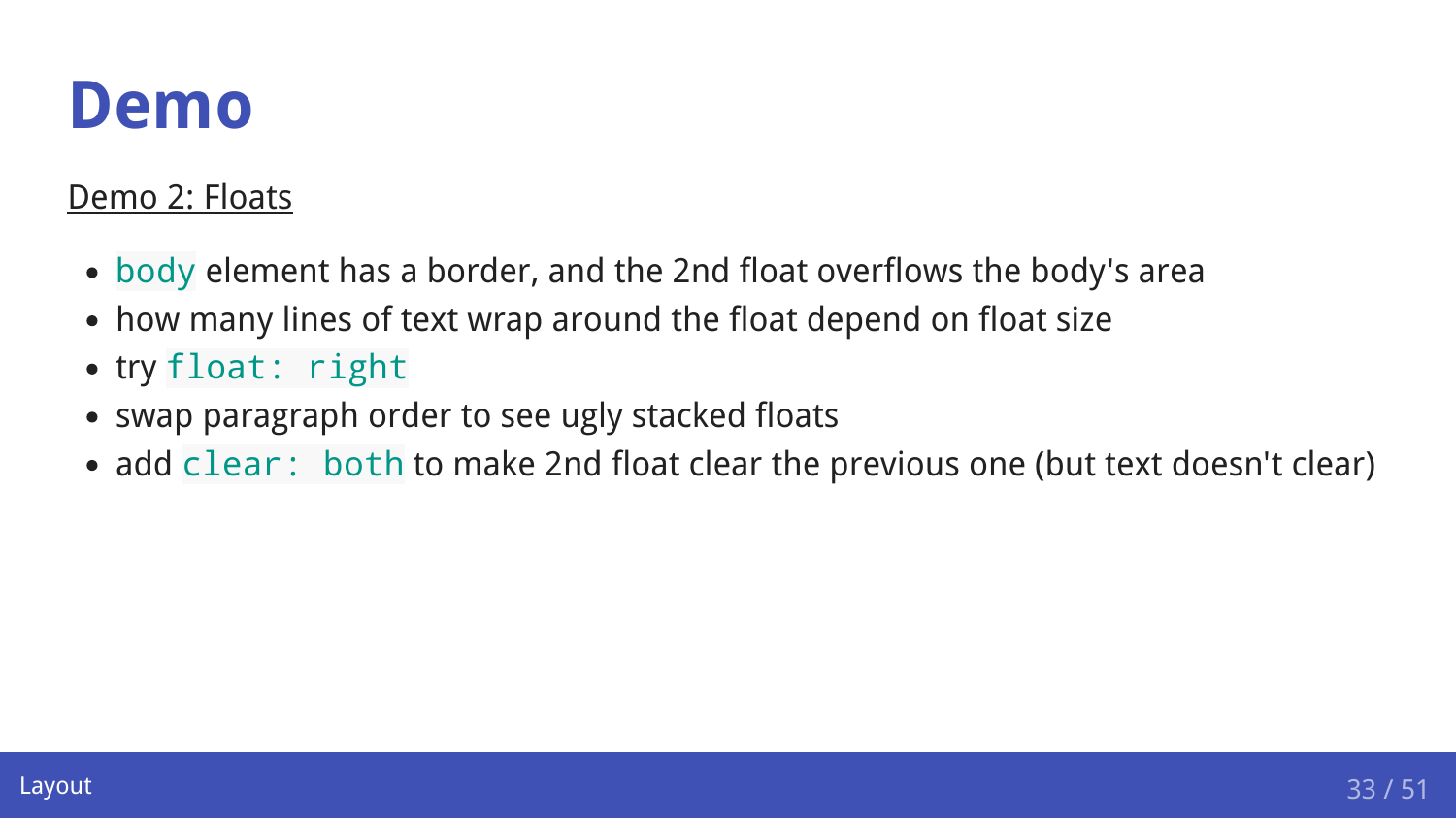# **Table layout**

- Anything can be displayed as a table
- CSS properties:
	- display: table;
	- display: table-row;
	- display: table-cell;
	- display: table-caption;
	- caption-side: bottom;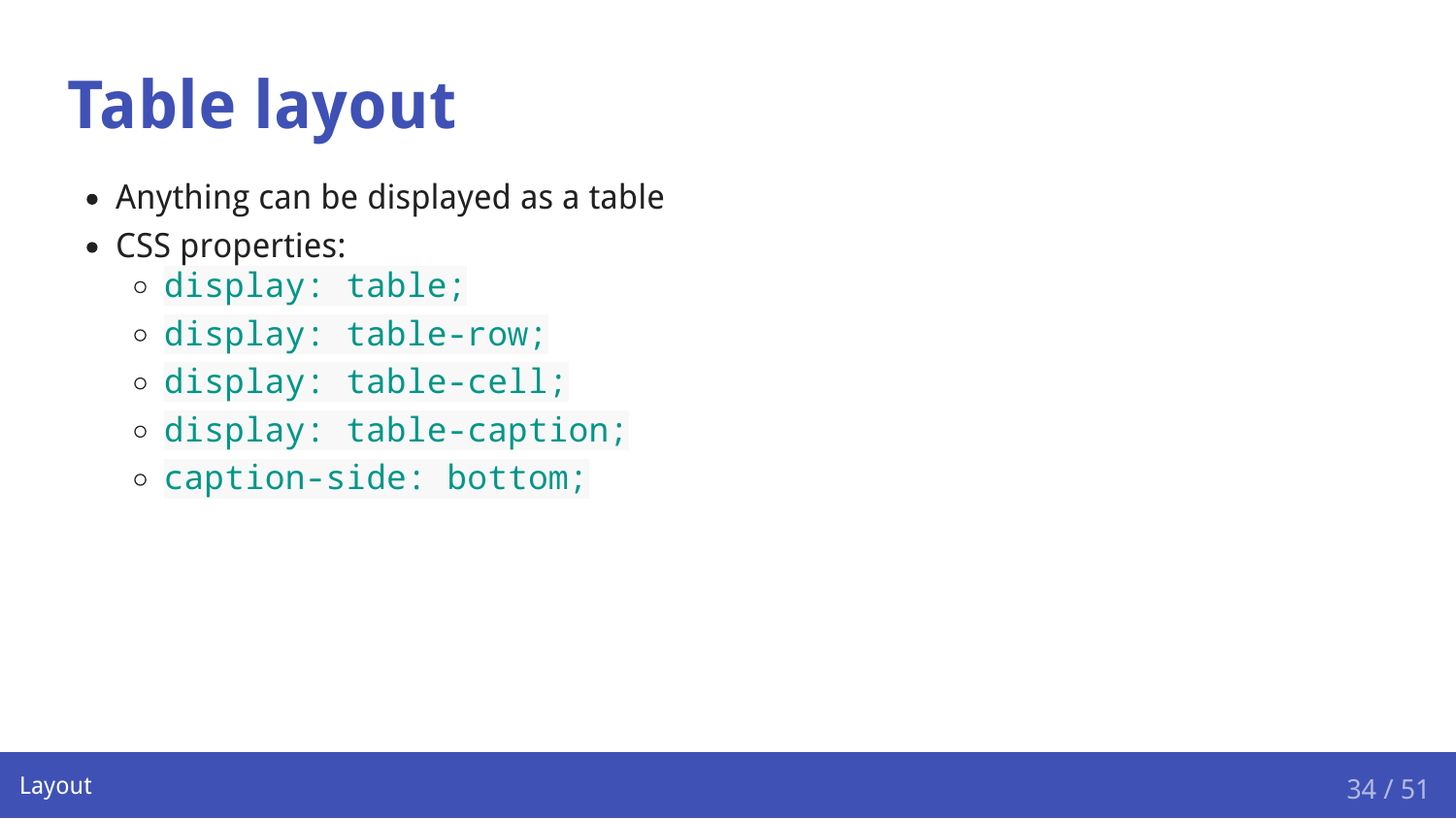### **Table Layout Example**

[Demo 3: Table Layout \(from MDN\)](https://developer.mozilla.org/en-US/docs/Learn/CSS/CSS_layout/Introduction#Table_layout)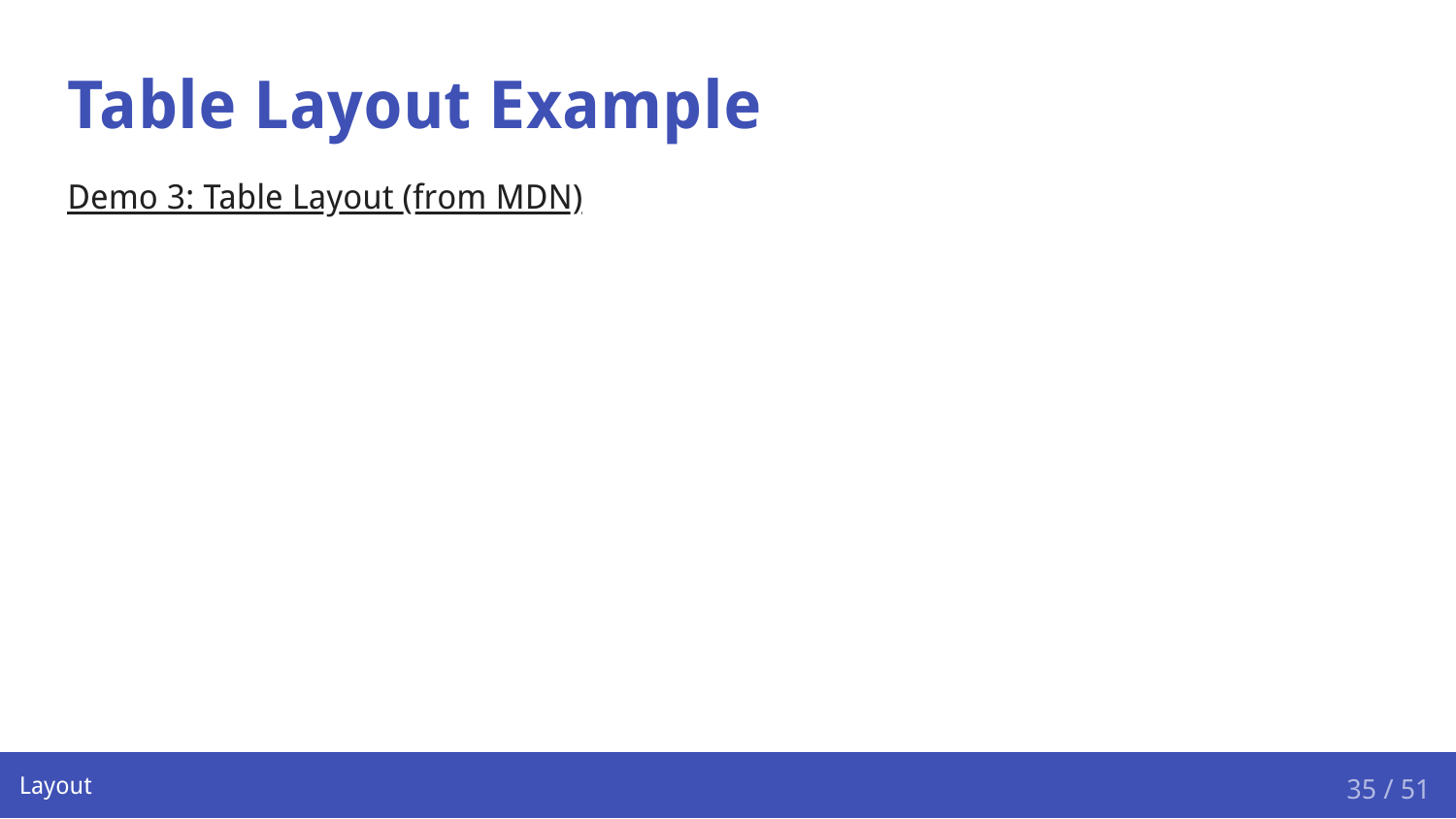### **Layout outline**

- Display types (e.g. block, inline, float)  $\bullet$
- **Positioning elements (e.g. relative, absolute, fixed)**
- Flexbox layout
- Grid layout
- Responsive design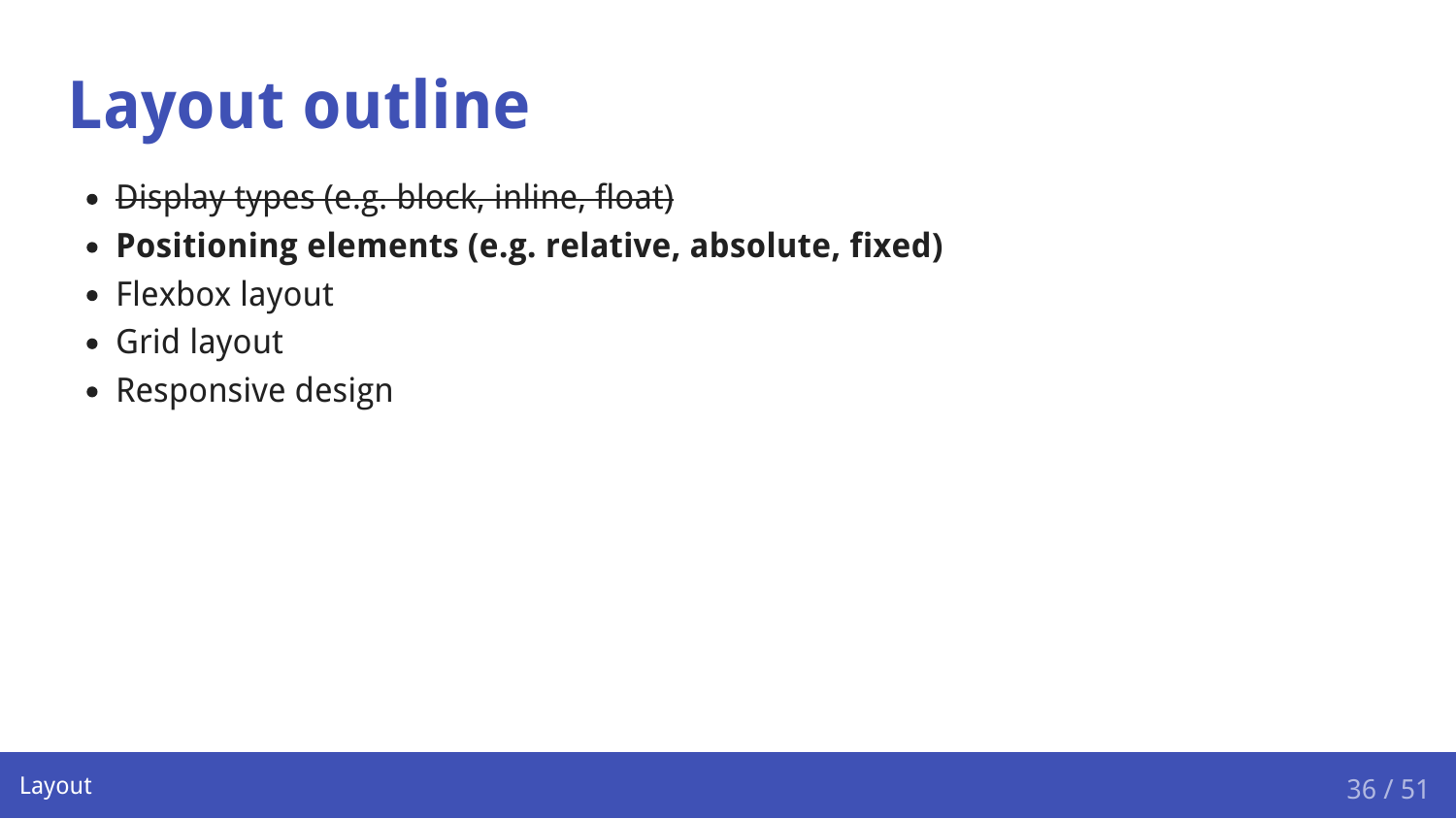# **Static positioning**

- This is the default
- Just where the browser would place things normally
- Statically positioned elements are considered unpositioned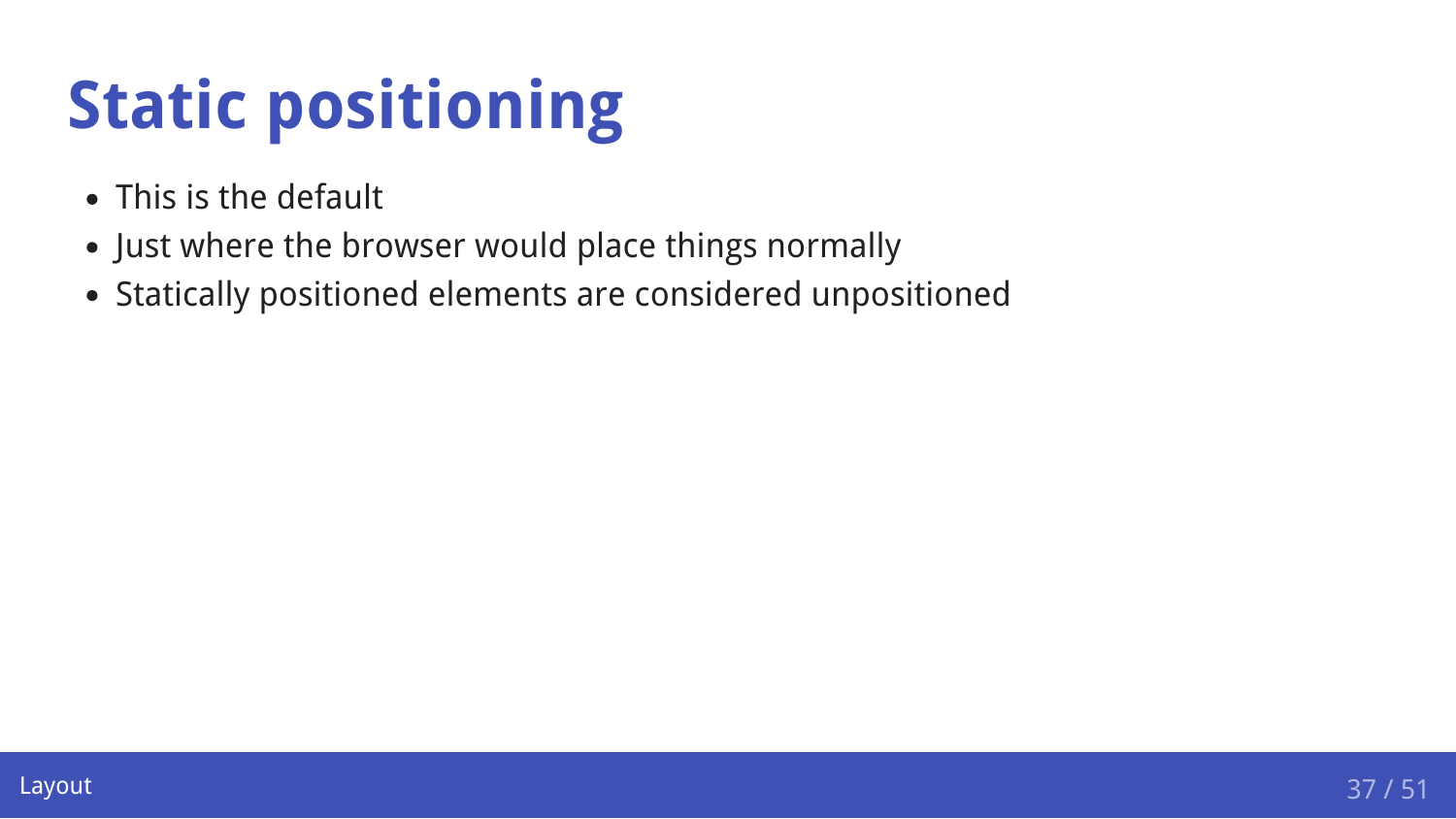# **Relative positioning**

- Relative positioning offsets an element from its static position
- CSS: position: relative;
- Use top and left CSS properties to specify the offset
- (Can also/instead specify bottom and right)
- These values can be negative
- Space is still reserved for the element's static position
- [Demo 4](https://comp523.cs.unc.edu/demo.2019-09-11.6.relative-positioning.html)  $\bullet$ 
	- $\circ$  the special words are positioned relatively
	- $\circ$  space is still reserved for them: note where the subsequent period is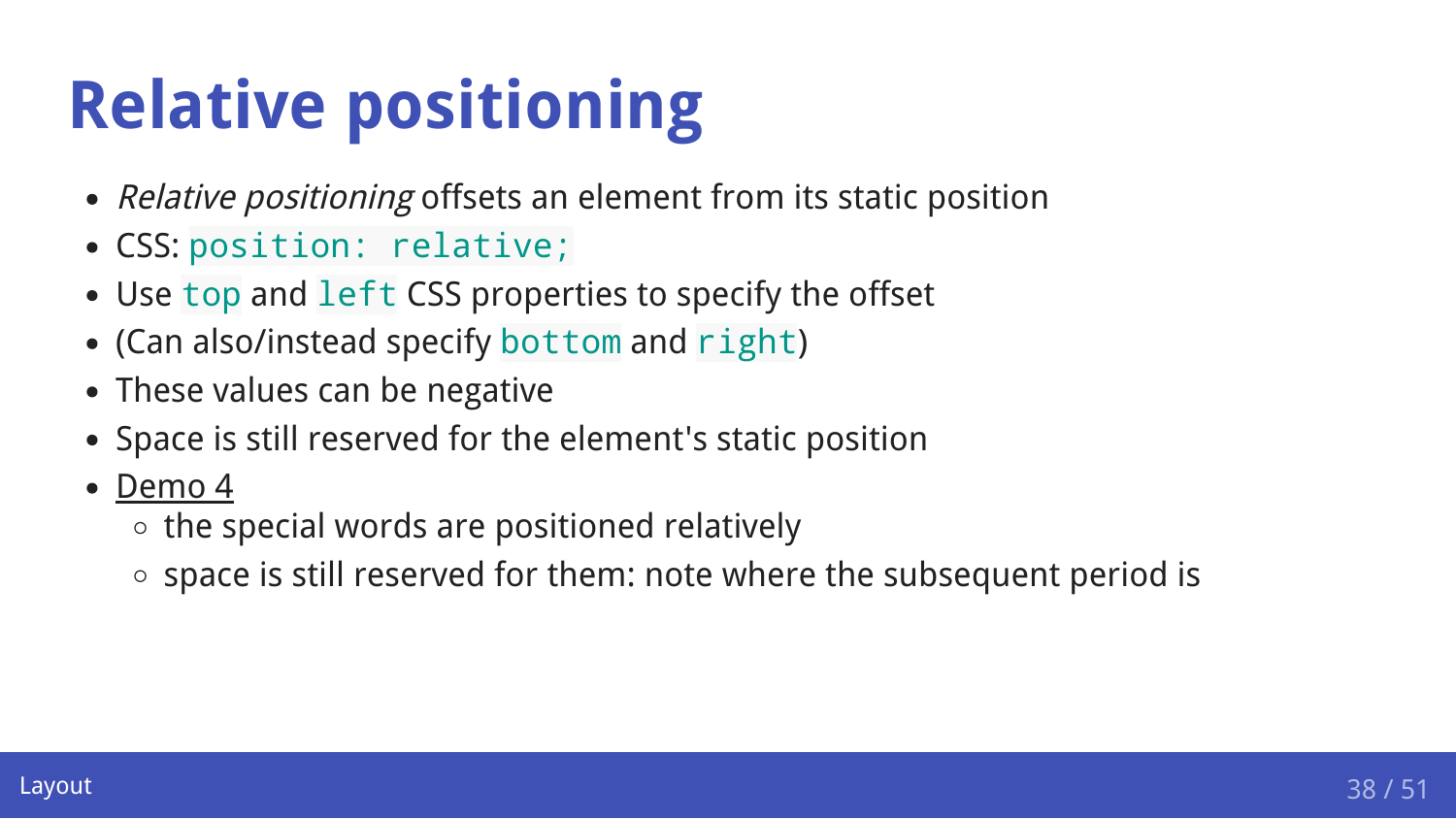# **Absolute positioning**

- Absolute positioning positions an element relative to an ancestor
- Reference frame is nearest positioned (i.e. non-static) ancestor
- CSS: position: absolute; and top and left properties
- Space is not reserved for element's hypothetical static position
- [Demo 5](https://comp523.cs.unc.edu/demo.2019-09-11.7.absolute-positioning.html)
	- $\circ$  red box overlays the other content
	- $\circ$  can use z-index to change the relative ordering
	- $\circ$  no space in normal flow is reserved for the red box
	- o can change reference frame to div#wrapper by adding position: relative to it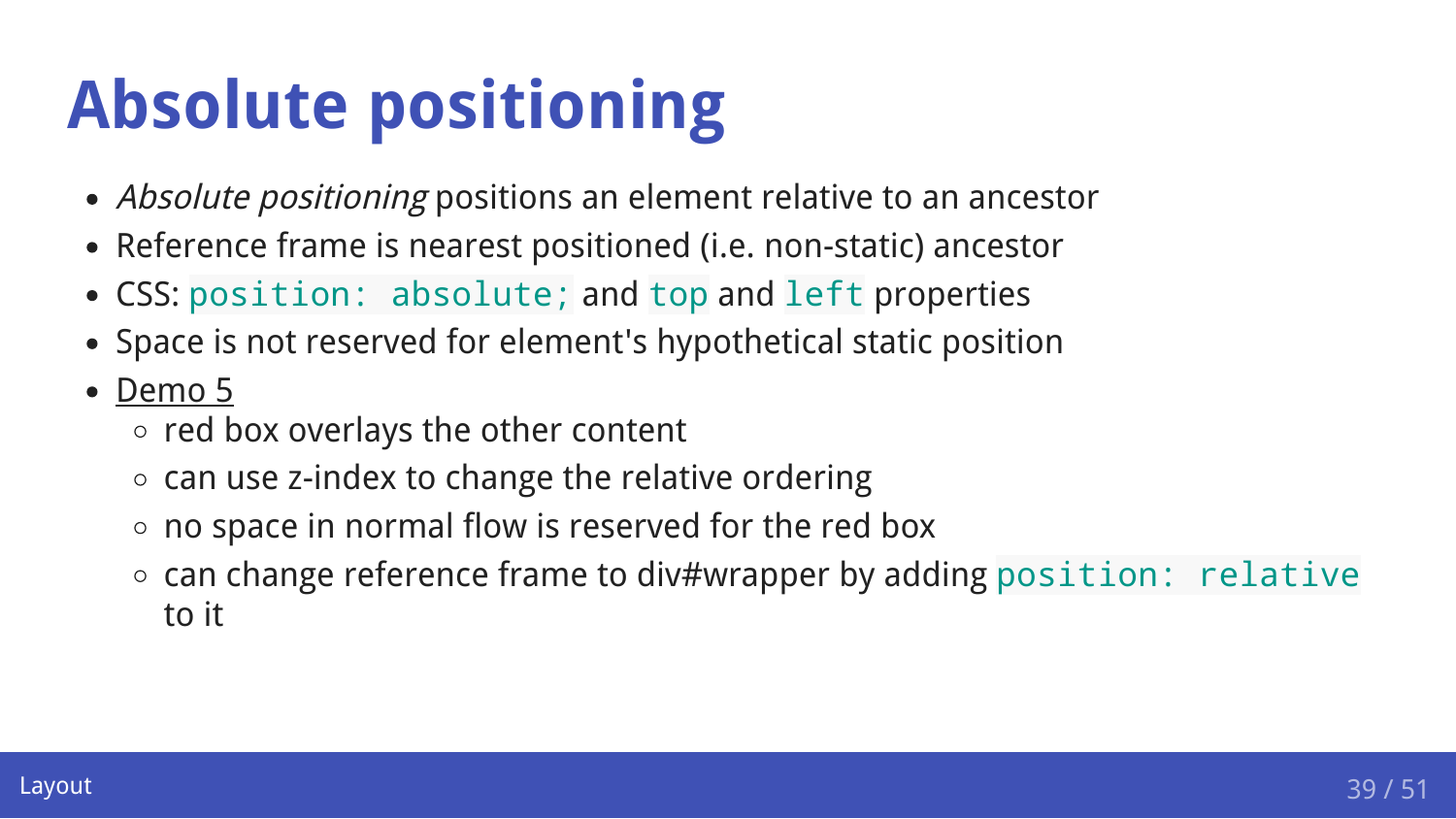# **Fixed positioning**

- Fixed position is when an element stays in a single spot on a screen
- [Demo 6](https://www.davidwalsh.name/demo/css-fixed-position.php)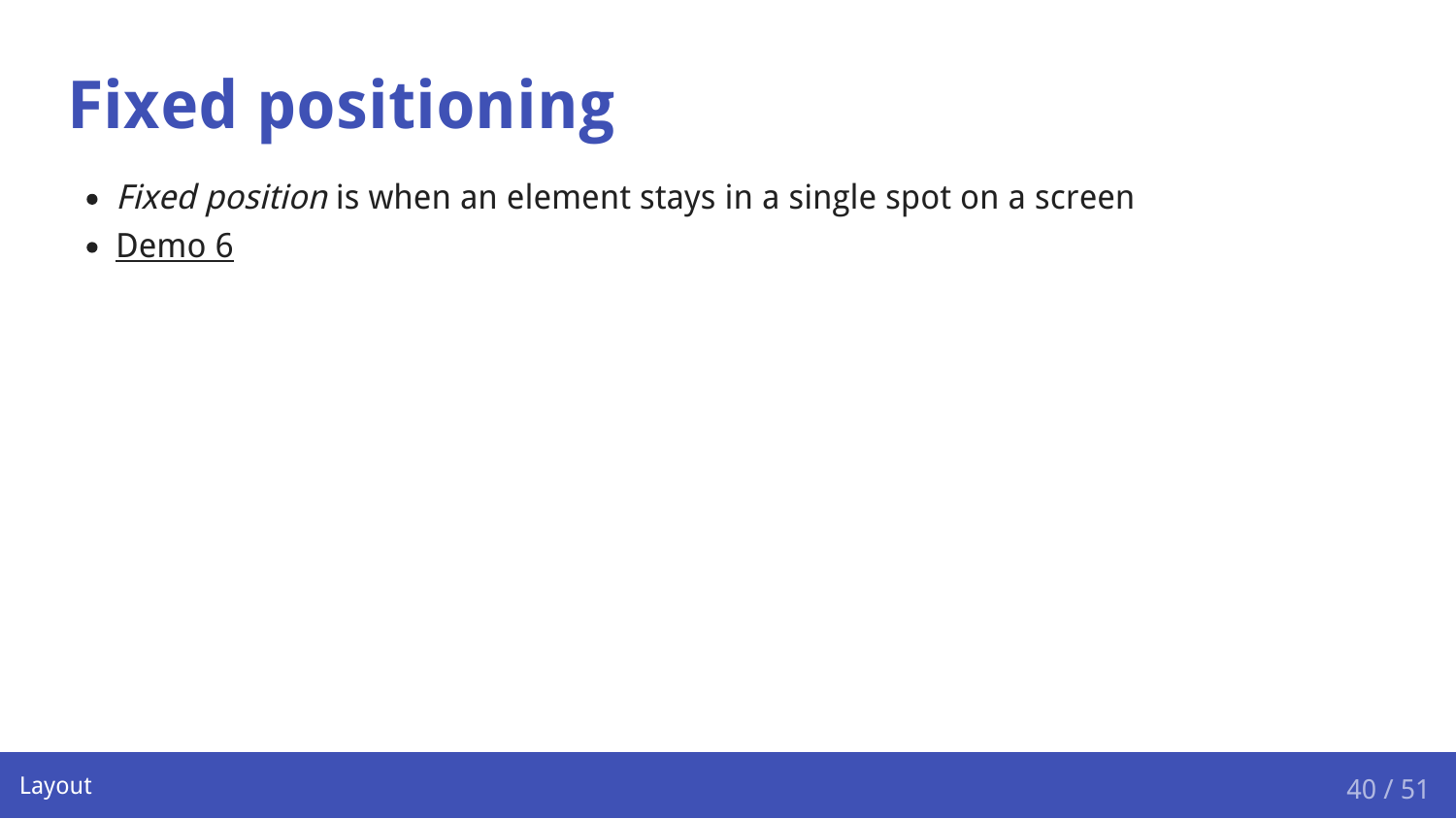# **Sticky positioning**

- Sticky positioning is a combination of static and fixed positioning
- Easiest way to describe this is by showing it
- [Demo 7](https://www.digitalocean.com/community/tutorials/css-position-sticky)  $\bullet$
- [Compatibility table \(from caniuse.com\)](https://caniuse.com/css-sticky)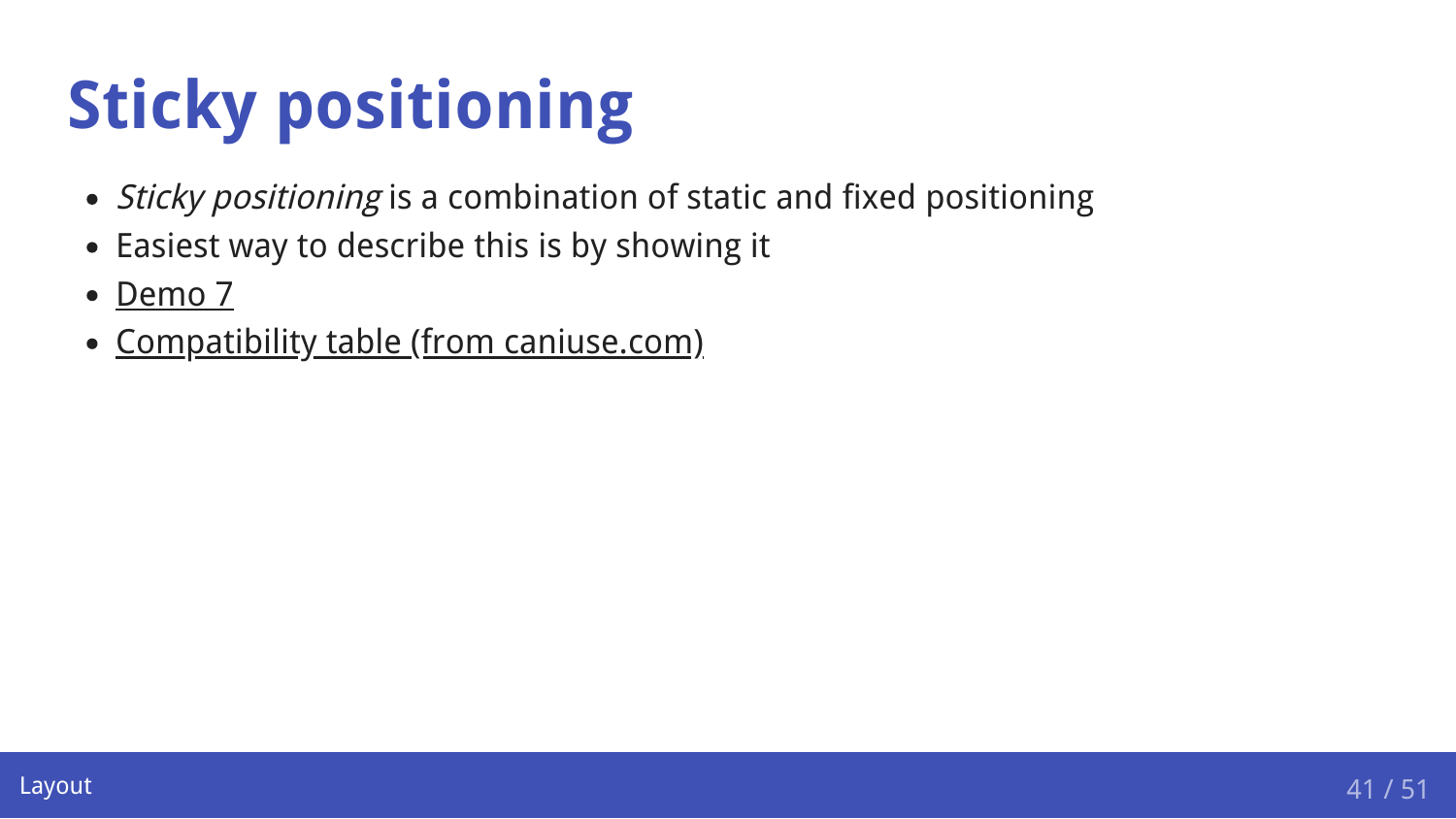### **Layout outline**

- Display types (e.g. block, inline, float)  $\bullet$
- Positioning elements (e.g. relative, absolute, fixed)  $\bullet$
- **Flexbox layout**
- Grid layout
- Responsive design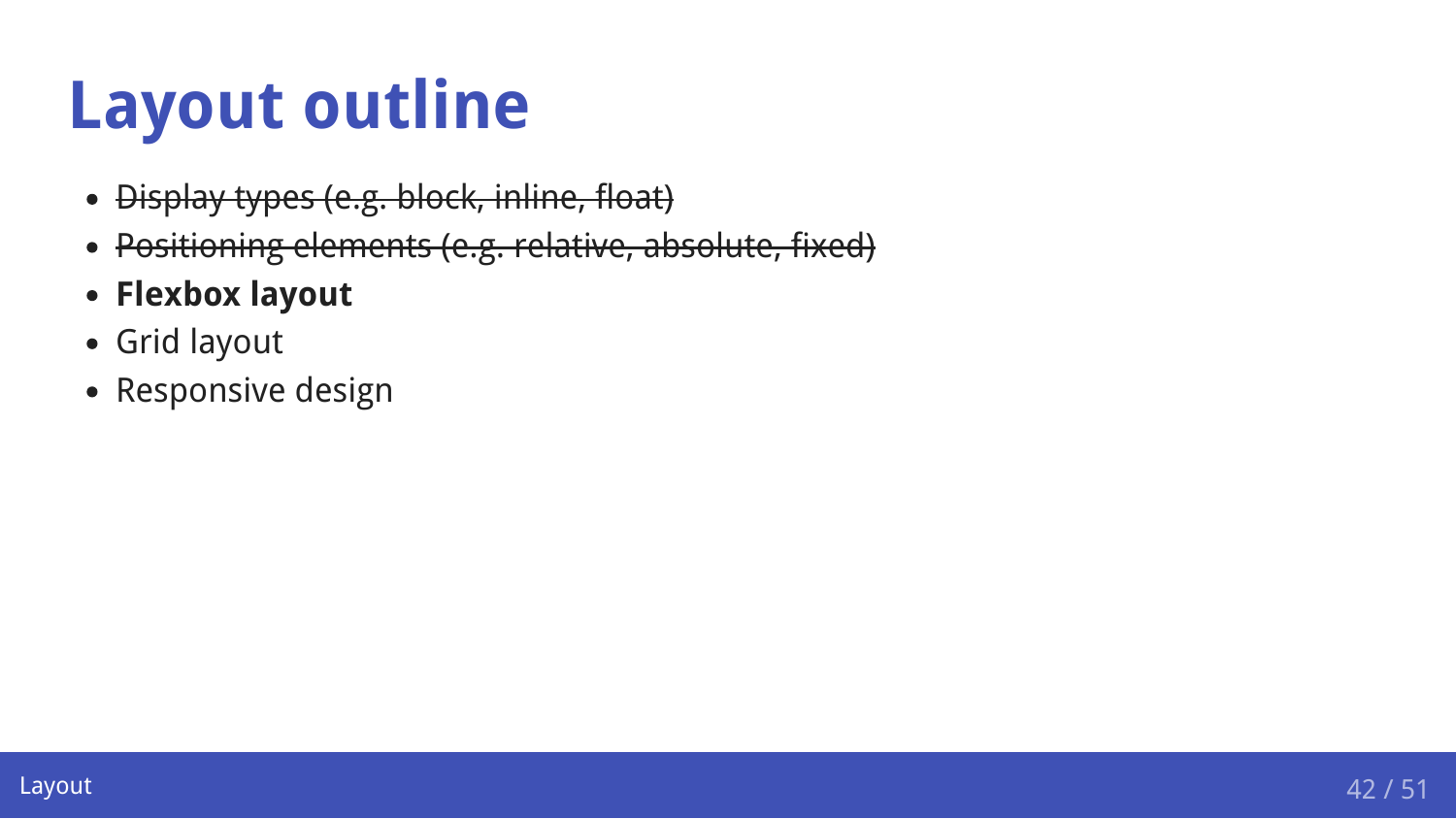### **Flex container and flex items**

- Flex layout is opt-in
- CSS: display: flex;
- Element with flex display property is flex container
- Direct children are flex items
- Enables flexible dimensions in one primary dimension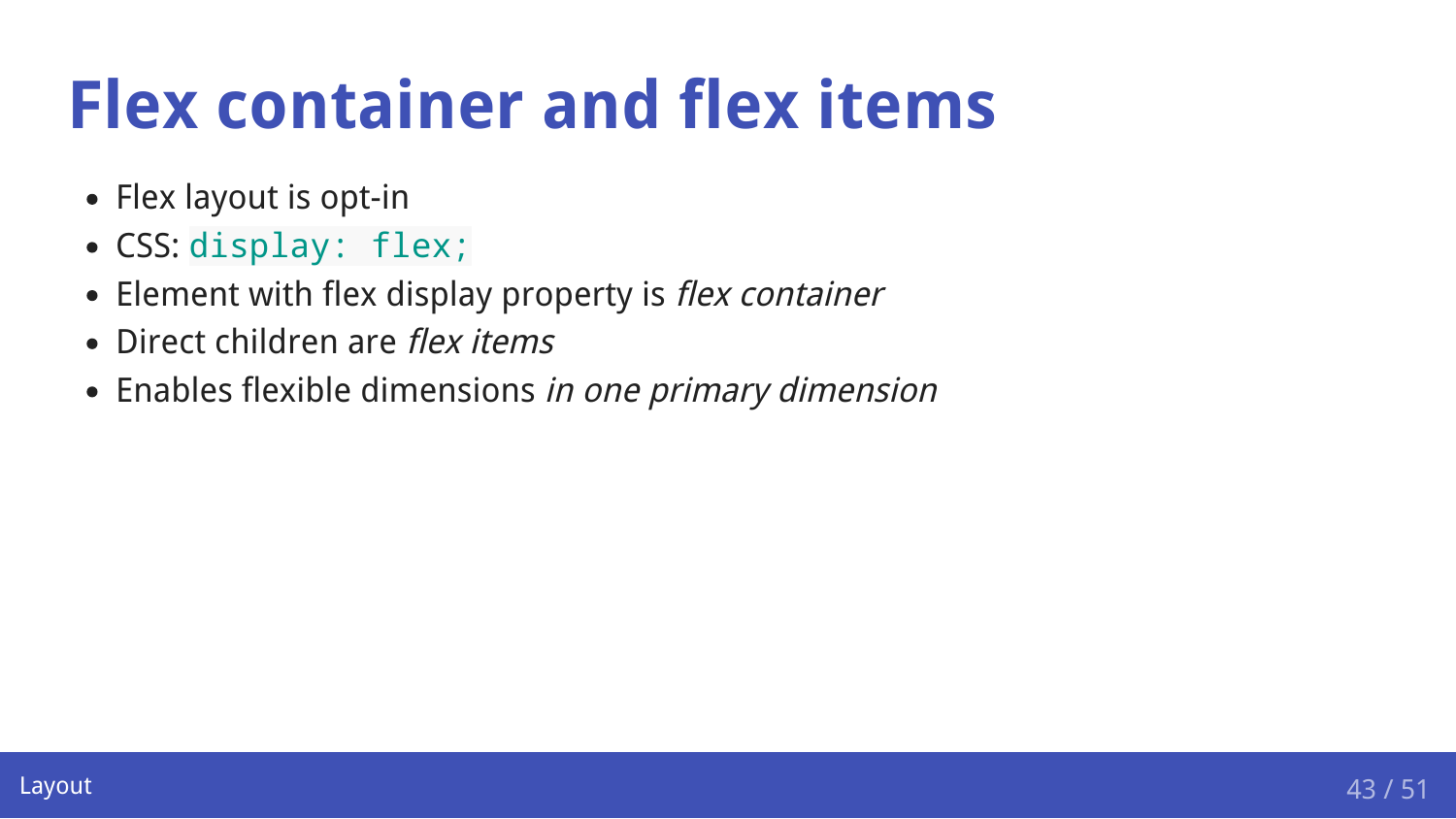### **Flex direction**

- Top-level property on flex container: flex direction
- CSS: flex-direction: row
- Valid values:
	- row
	- row-reverse
	- **column**
	- column-reverse
- row is default for web (for English); column is default for React Native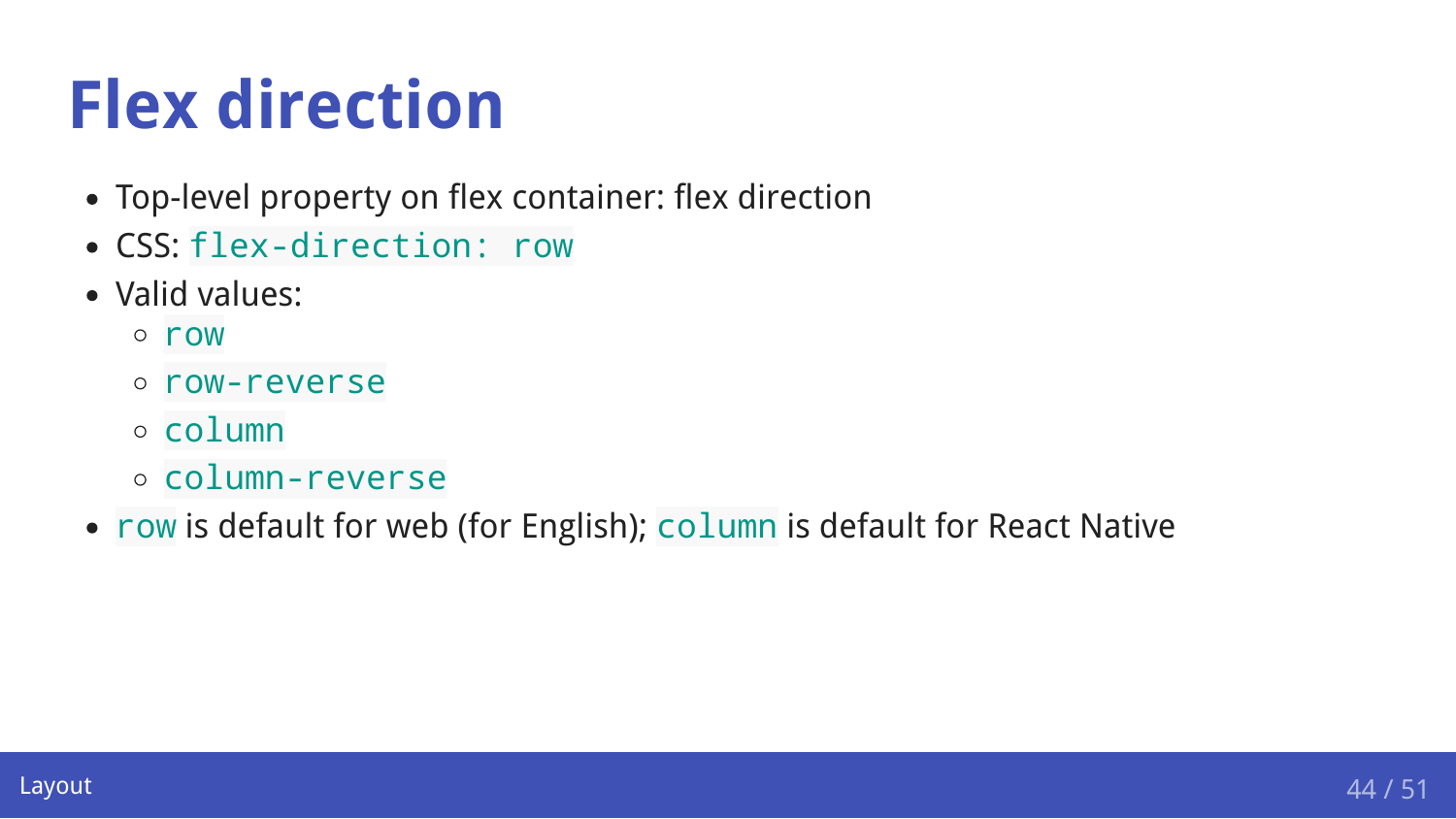### **Main axis and cross axis**

- Flex direction determines the *main axis*
- The perpendicular direction is the *cross axis*
- CSS properties affect either the main or cross axis, so are dependent on the flex direction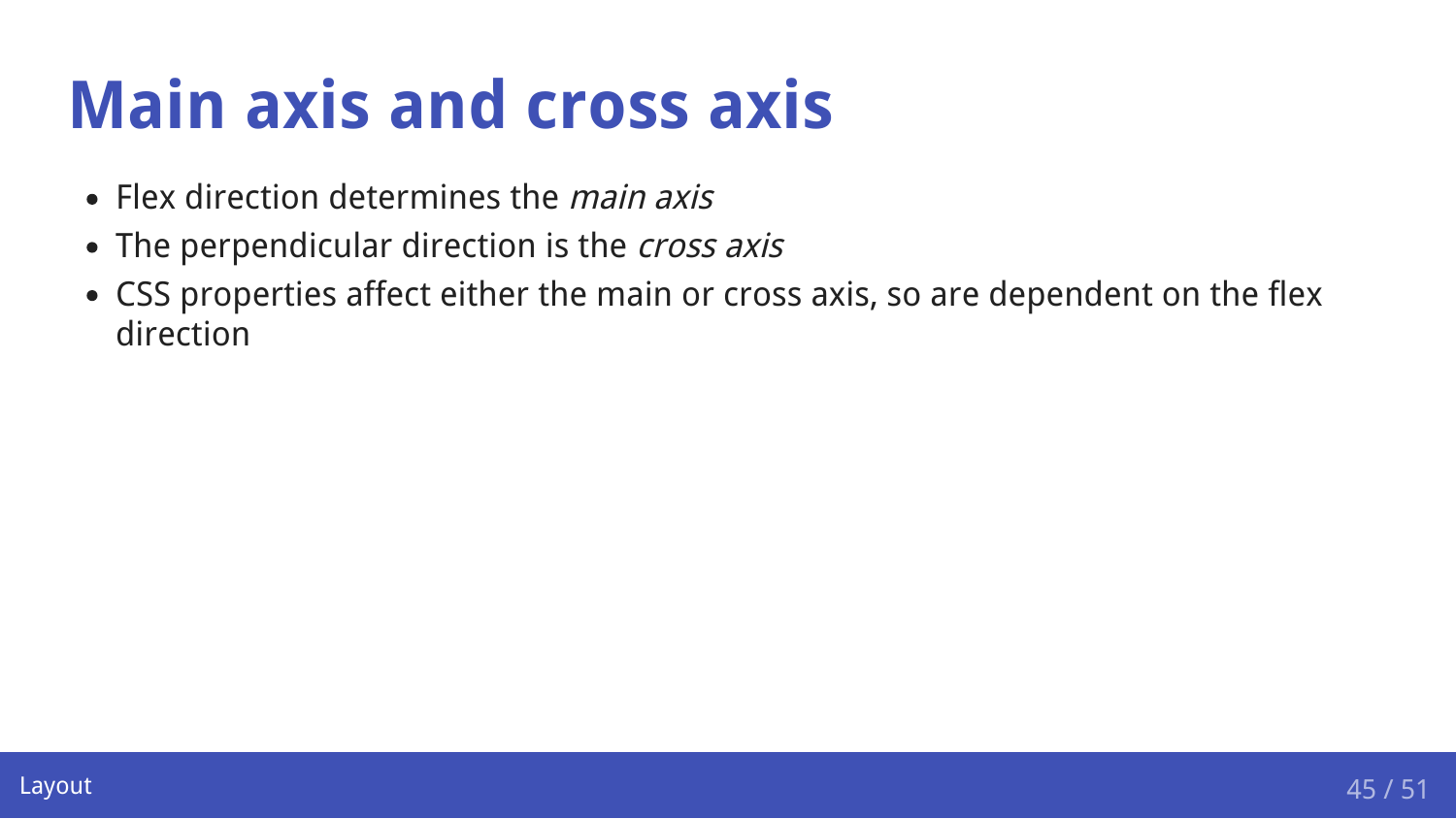### **Demo**

#### [Demo 8: Flex Direction](https://comp523.cs.unc.edu/demo.2019-09-11.3.flex-direction.html)

• try all 4 flex-direction values: {row, column} {, -reverse}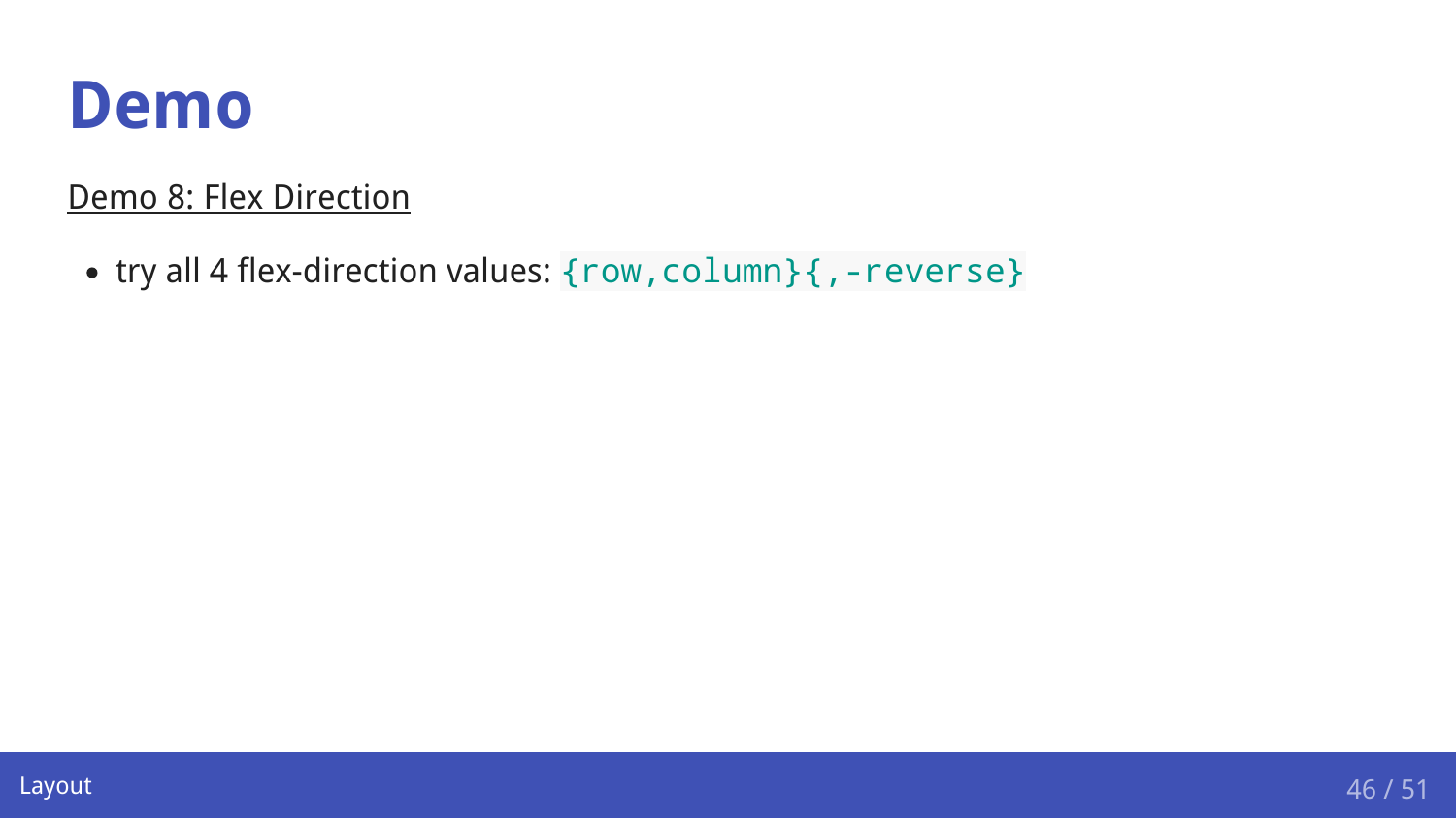# **Justifying on the main axis**

- Use justify-content CSS property to justify items on the main axis
- Common values:
	- flex-start (default)
	- flex-end
	- o center
	- space-between
	- space-around
	- space-evenly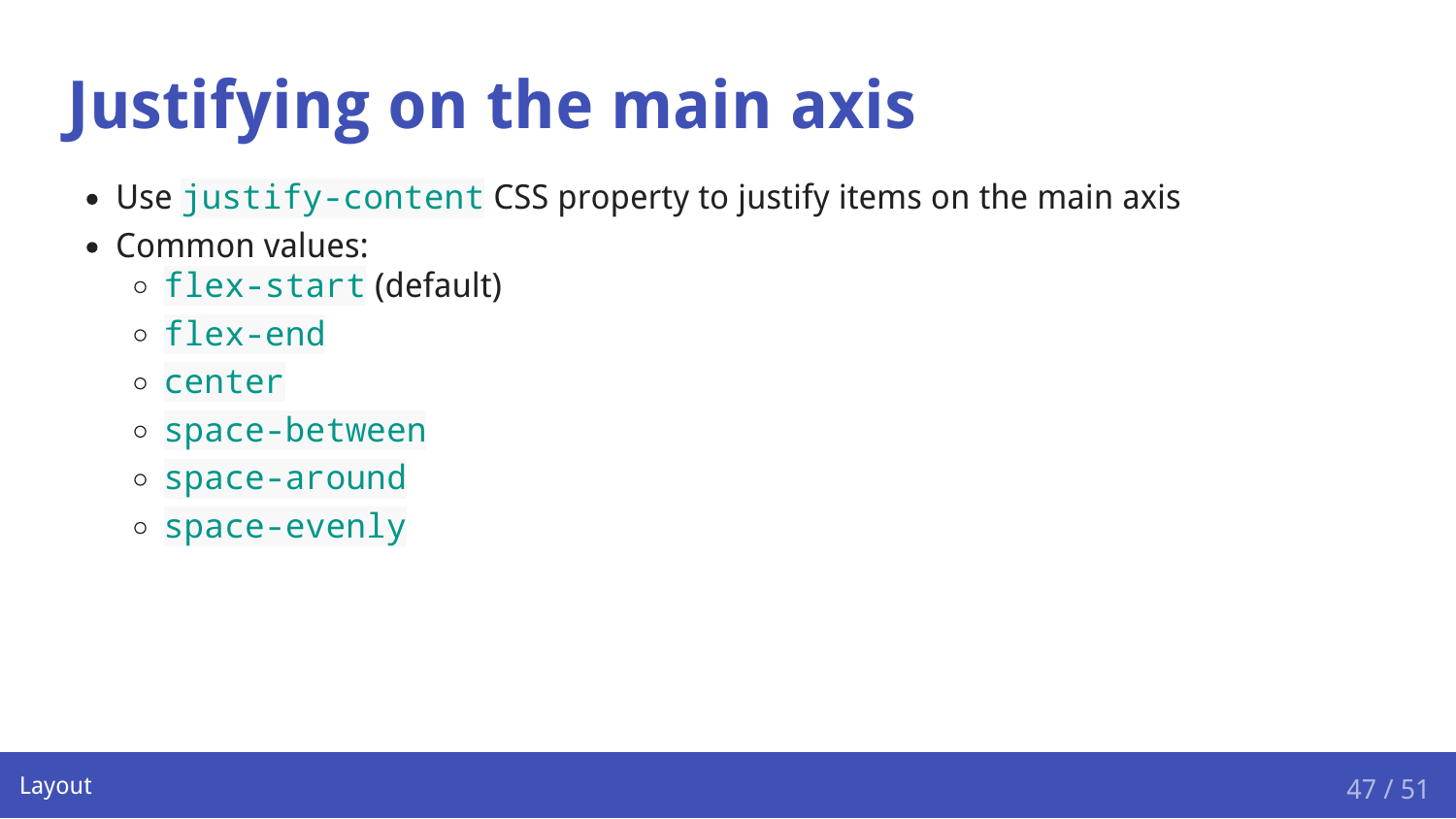# **Aligning on the cross axis**

- Use align-items CSS property to align items on the cross axis
- Common values:
	- flex-start (default)
	- flex-end
	- o center
	- stretch
	- baseline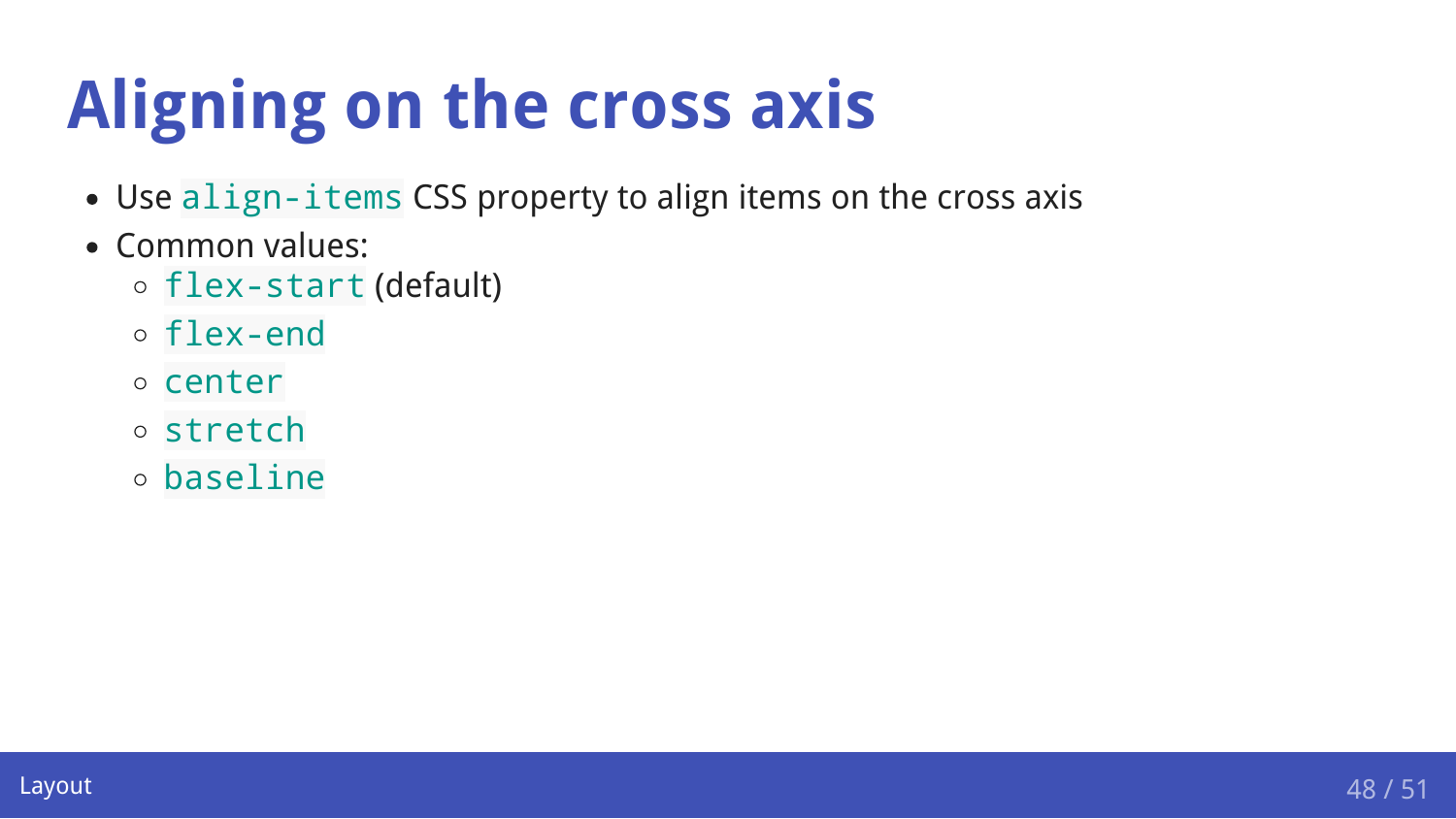### **Flex start and end**

- The *flex start* depends on the writing direction
- Default: left and top for English, but also depends on flex direction
- The *flex end* is the opposite side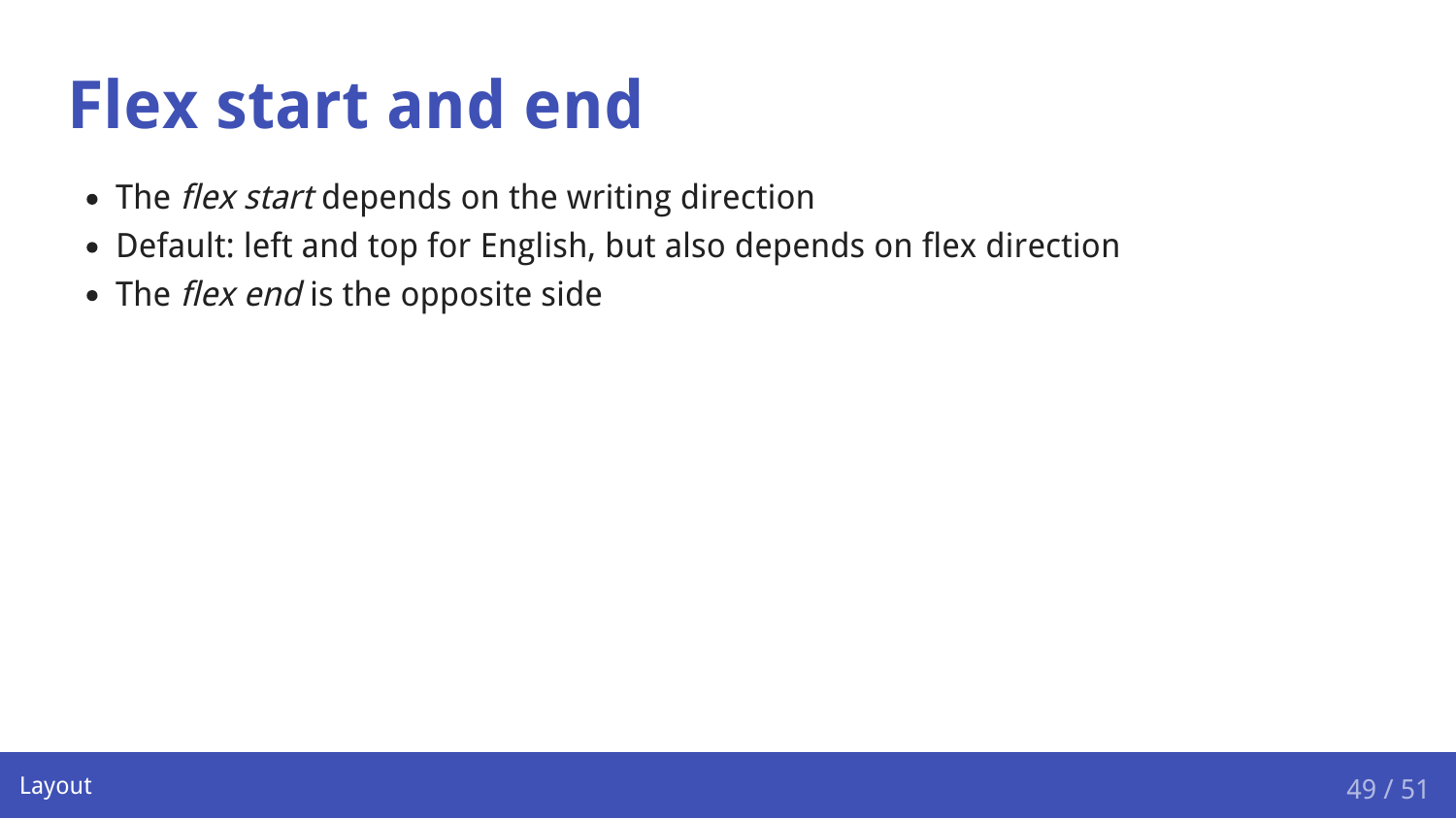### **Demo**

#### [Demo 9: Flex Alignment](https://comp523.cs.unc.edu/demo.2019-09-11.4.flex-alignment.html)

- try various values for justify-content
- try various values for align-items